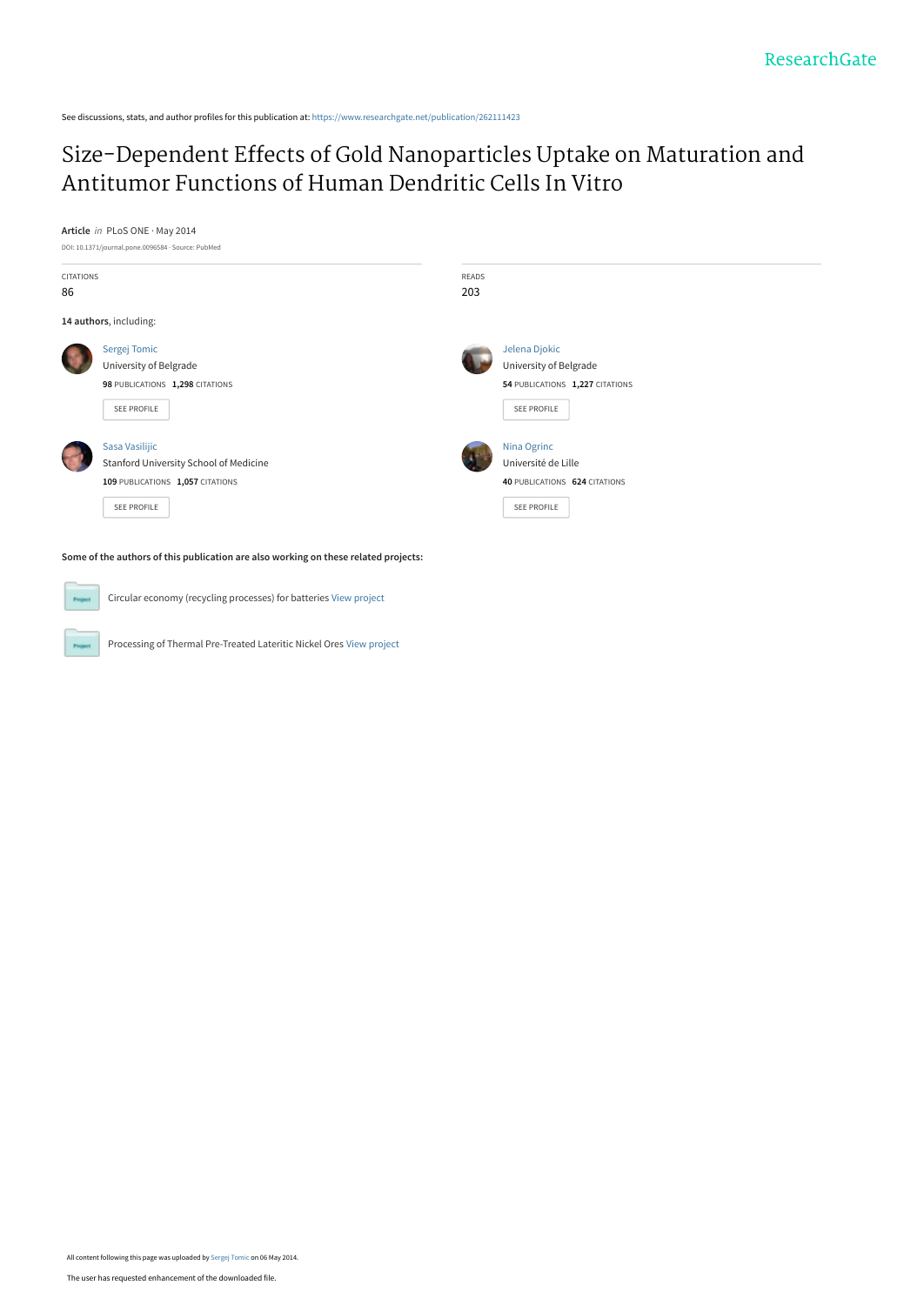# Size-Dependent Effects of Gold Nanoparticles Uptake on Maturation and Antitumor Functions of Human Dendritic Cells In Vitro



Sergej Tomić<sup>1,2</sup>, Jelena Đokić<sup>1</sup>, Saša Vasilijić<sup>1,2</sup>, Nina Ogrinc<sup>3,4</sup>, Rebeka Rudolf<sup>5,6</sup>, Primož Pelicon<sup>3</sup>, Dragana Vučević<sup>1,2</sup>, Petar Milosavljević<sup>2</sup>, Srda Janković<sup>7</sup>, Ivan Anžel<sup>5</sup>, Jelena Rajković<sup>8</sup>, Marjan Slak Rupnik<sup>9</sup>, Bernd Friedrich<sup>10</sup>, Miodrag Čolić<sup>1,8</sup>\*

1 Medical Faculty of the Military Medical Academy, University of Defense, Belgrade, Serbia, 2 Institute for Medical Research of the Military Medical Academy, University of Defense, Belgrade, Serbia, 3 Microanalytical Center, Jožef Stefan Institute, Ljubljana, Slovenia, 4 LOTRIČ Metrology, Selca, Slovenia, 5 Faculty of Mechanical Engineering, University of Maribor, Maribor, Slovenia, 6 Zlatarna Celie d.d., Celie, Slovenia, 7 University Children's Hospital, Belgrade, Serbia, 8 Medical Faculty, University of Niš, Niš. Serbia, 9 Medical Faculty, University of Maribor, Maribor, Slovenia, 10 Department of Process Metallurgy and Metal Recycling, Rheinisch-Westfälische Technische Hochschule, Aachen University, Aachen, Germany

# Abstract

Gold nanoparticles (GNPs) are claimed as outstanding biomedical tools for cancer diagnostics and photo-thermal therapy, but without enough evidence on their potentially adverse immunological effects. Using a model of human dendritic cells (DCs), we showed that 10 nm- and 50 nm-sized GNPs (GNP<sub>10</sub> and GNP<sub>50</sub>, respectively) were internalized predominantly via dynamin-dependent mechanisms, and they both impaired LPS-induced maturation and allostimulatory capacity of DCs, although the effect of GNP<sub>10</sub> was more prominent. However, GNP<sub>10</sub> inhibited LPS-induced production of IL-12p70 by DCs, and potentiated their Th2 polarization capacity, while GNP<sub>50</sub> promoted Th17 polarization. Such effects of GNP<sub>10</sub> correlated with a stronger inhibition of LPS-induced changes in Ca<sup>2+</sup> oscillations, their higher number per DC, and more frequent extraendosomal localization, as judged by live-cell imaging, proton, and electron microscopy, respectively. Even when released from heat-killed necrotic HEp-2 cells,  $GNP_{10}$  inhibited the necrotic tumor cell-induced maturation and functions of DCs, potentiated their Th2/Th17 polarization capacity, and thus, impaired the DCs' capacity to induce T cell-mediated anti-tumor cytotoxicity in vitro. Therefore,  $GNP<sub>10</sub>$  could potentially induce more adverse DC-mediated immunological effects, compared to GNP<sub>50</sub>.

Citation: Tomić S, Đokić J, Vasilijić S, Ogrinc N, Rudolf R, et al. (2014) Size-Dependent Effects of Gold Nanoparticles Uptake on Maturation and Antitumor Functions of Human Dendritic Cells In Vitro. PLoS ONE 9(5): e96584. doi:10.1371/journal.pone.0096584

Editor: Salik Hussain, National Institute of Health (NIH), United States of America

Received January 23, 2014; Accepted April 8, 2014; Published May 6, 2014

Copyright: @ 2014 Tomić et al. This is an open-access article distributed under the terms of the Creative Commons Attribution License, which permits unrestricted use, distribution, and reproduction in any medium, provided the original author and source are credited.

Funding: This study was supported by the Ministry of Science, Serbia (No: 175102), Military Medical Academy, Serbia (MFVMA/8/12-14), EUREKA E!4953 GoNANO, Applied Project L2-4212, and the European Community's SPIRIT program (227012). The funders had no role in study design, data collection and analysis, decision to publish, or preparation of the manuscript.

Competing Interests: The authors declare no conflict of interests. inNina Ogrc is employed by the LOTRIČ Metrology Company, Selca 163, SI-4227, Selca, Slovenia, and Rebeka Rudolf is employed by the Zlatarna Celje d.d. Kersnikova 19, 3000 Celje, Slovenia. This does not alter the authors' adherence to PLOS ONE policies on sharing data and materials.

\* E-mail: fakultet.vma@mod.gov.rs

# Introduction

Spontaneous anti-tumor T cell-mediated immune response upon radio- or chemo-therapy is associated with a favorable prognosis [1]. Toll-like receptor (TLR)4<sup>+</sup> dendritic cells (DCs) are described as key factors regulating the initiation of such a response, since the release of endogenous adjuvant from dying tumor cells stimulates the maturation of DCs via TLR4 [2,3]. DCs are the most important professional antigen-presenting cells (APCs) regulating the development of adaptive anti-tumor response by presenting tumor antigens to T cells in an immunogenic or tolerogenic context [4]. Immature DCs take up and process antigens efficiently, but cannot prime T cells efficiently, leading to T cell anergy [5]. In contrast, activation of DCs' by lipopolysaccharide (LPS) [6] or high mobility group box (HMGB)-1 [3] via TLR4, leads to their phenotypic maturation and production of immune polarizing cytokines, such as IL-12p70, IL-23 [7], or IL-10 [5]. The signaling pathways leading to maturation of DCs

include the translocation of  $Ca^{2+}$ -sensitive transcription factors, such as NF- $\kappa$ B and NFAT, through nucleopores. The regulation of this translocation was found to be dependent on spontaneous Ca2<sup>+</sup> oscillations, which are present in immature DCs, but not in DCs stimulated to undergo maturation [8].

Gold nanoparticles (GNPs) are recognized as very perspective diagnostic and therapeutic agents in cancer fighting strategies. They are easy to functionalize with drugs, genes and biomolecules [9–12], and are generally described as biocompatible, which supports their potential use in diagnostics [13]. However, some reports suggest that the endocytosed GNPs may cause cytotoxic effects, which could be beneficial for the treatment of cancer [14] and inflammatory/autoimmune diseases. The size- and shapedependent optical properties of GNPs conferred to their surface Plasmon resonance [13], have already been exploited in imaging [15] and bio-sensing [16]. Furthermore, the ability of GNPs to convert near-infrared light efficiently into thermal energy upon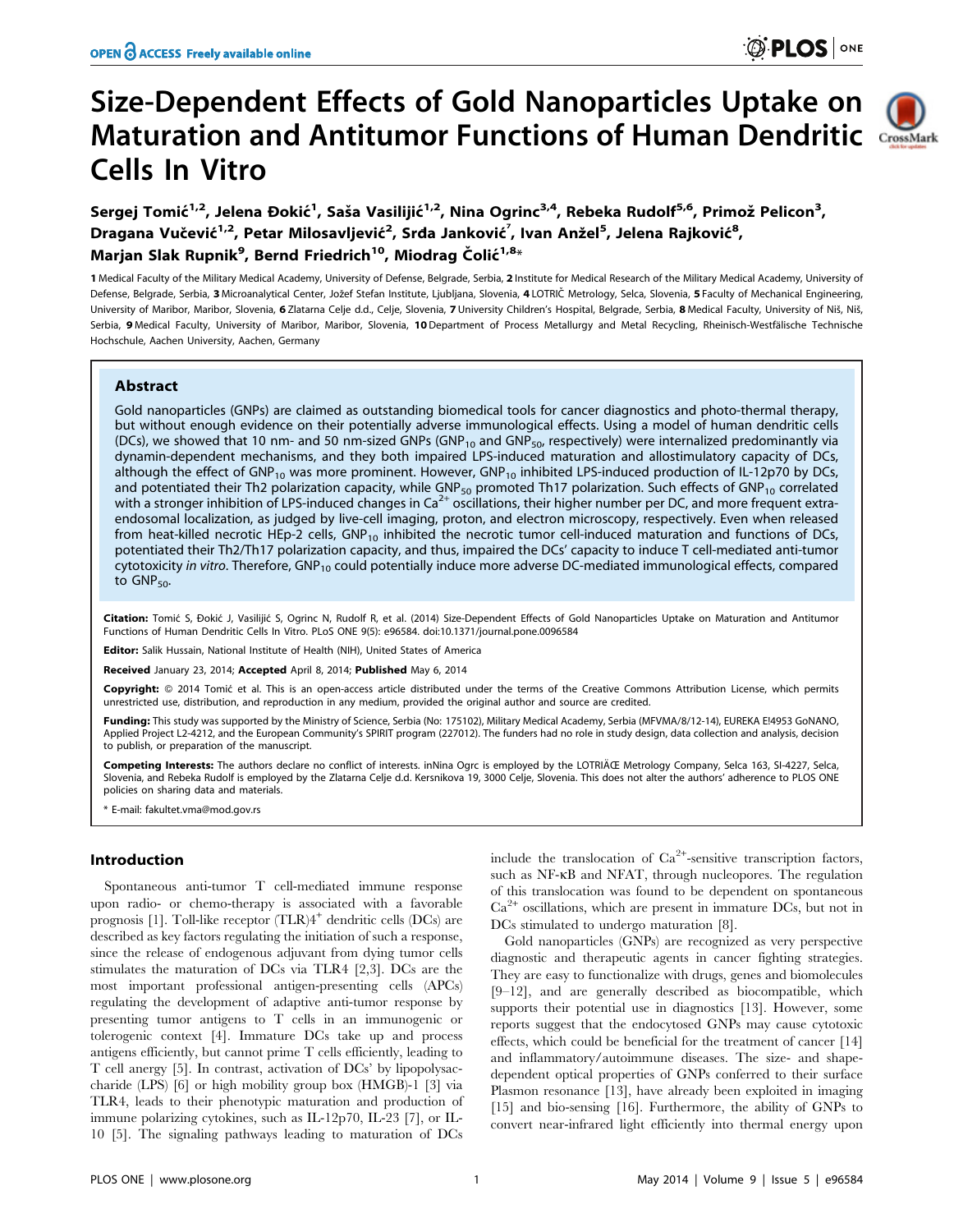absorption is being utilized for the development of targeted photothermal [17], or radio-sensitization cancer therapy [18].

However, it is still uncertain how the applied GNPs will alter the functions of immune cells, particularly DCs, upon application. In vivo investigations reported adjuvant properties of GNPs, and the involvement of Kupffer and Langerhans cells was implicated, but not clarified [19]. Once in circulation, GNPs were shown to be internalized by APCs via multiple routes [20,21], all of which include dynamin-dependent mechanisms [22]. However, the distribution of GNPs upon internalization, which crucially determines the cellular response to them [23,24], is still unclear and requires new methods of investigations, such as focused ion beam/scanning electron microscopy (FIB/SEM) [25]. Additionally, contradictory data exists on the immunological effects of GNPs once internalized by APCs. GNPs were shown to induce either pro-inflammatory [26] or anti-inflammatory effects [27,28], depending on their size, conjugation and hydrophobicity [29]. Recently we showed, using a model of a mitogen stimulated rat's splenocytes, that bare GNPs, although non-cytotoxic [30], possess immunosuppressive properties [31]. Since these effects depend exclusively on the presence of APCs within the splenocytes' population [32], we hypothesized that GNPs could actually suppress the maturation of DCs, causing their impaired ability to trigger the antitumor response. In the present study, we showed how differently sized GNPs, applied at the non-toxic concentrations, interfere with the maturation and antitumor functions of DCs induced either by LPS or heat-killed necrotic cancer cells, and how these immunomodulatory effects correlate with GNPs uptake, their intracellular distribution, and their effects on  $Ca^{2+}$ signaling in DCs.

#### Materials and Methods

#### Cells

Peripheral blood mononuclear cells (PBMCs) of healthy donors (Table 1) were isolated in RPMI/0.02% NaEDTA on Lymphoprep gradient (PAA Laboratories) by density centrifugation (2200 rpm, 20 min, 20 $^{\circ}$ C). Subsequently, PBMCs were used for the isolation of monocytes ( $n = 10$ ) or CD3<sup>+</sup> T cells ( $n = 9$ ), which were negatively sorted by MACS using the Human Monocytes Isolation Kit II or Pan-T cell Isolation Kits (Miltenyi Biotec, Bergisch Gladbach, Germany) respectively. The purity of the cells was always higher than 90%, as judged by flow cytometry after the staining of cells with anti-CD14 and anti-CD3 antibodies, respectively. Immature DCs were generated by cultivating monocytes  $(0.5 \times 10^6/\text{ml})$  in complete RPMI 1640 medium (10%) FCS,  $2 \text{ mM}$  L-glutamine,  $50 \mu \text{M}$  2-mercapthoethanol (Sigma), penicillin/streptomycin/gentamicin, 1% each (ICN, Costa Mesa, CA, USA) with 100 ng/ml of human recombinant granulocytemacrophage colony stimulating factor (GM-CSF) (Leucomax,

Table 1. Demographic characteristics of healthy volunteers who provided PBMCs.

| Total number of volunteers | 19             |  |
|----------------------------|----------------|--|
| Males number (%)           | 14 (73.6%)     |  |
| Mean age (range)           | $33(24-52)$    |  |
| Ethnicity (%)              | European (100) |  |

The blood was collected at the Institute of Blood Transfusion and Hemobiology of the Military Medical Academy, Belgrade, Serbia.

doi:10.1371/journal.pone.0096584.t001

Basel, Switzerland) and 20 ng/ml of the human recombinant interleukin (IL)-4 for 6 days, as described [33]. Immature DCs, identified by flow cytometry as  $CD1a^{dim}$  or bright  $CD14^-$  HLA-DR<sup>+</sup> cells, were harvested and used in subsequent experiments.

HEp-2, larynx epidermoid carcinoma cells were obtained from the American Type Culture Collection (Rockwell, MD, USA). The cells were plated at a density of  $5,000$  cells/cm<sup>2</sup> and cultured in complete RPMI medium until they reached 70% confluence, after which passaging was performed by trypsinization.

## Ethics statements

Human PBMCs were isolated from healthy donors who signed Consent Forms, and the subjects' identities were kept confidential. All experiments were approved by the Ethical Board of the Military Medical Academy, Belgrade, Serbia (permission date: September  $12<sup>th</sup>$ ,  $2012$  in Belgrade), and the original documents are available upon request.

#### Cell cultures

Immature DCs  $(0.5 \times 10^6/\text{ml})$  were allowed to adhere for 2 h, and then spherical gold nanoparticles (Nanopartz Inc., CO, USA), 10 nm or 50 nm in size  $(GNP<sub>10</sub>$  and  $GNP<sub>50</sub>$ , respectively) were added to the cultures (Table 2). GNPs were added in different concentrations  $(5-200 \text{ kg/ml of Au})$ , followed by incubation at  $37^{\circ}$ C, 5% CO<sub>2</sub> and 90% humidity for 4–48 h. Maturation of DCs was triggered by a TLR4 agonist, LPS from E. coli 0.111:B4 (Sigma, 100 ng/ml) for 48 h. In some experiments, LPS (100 ng/ ml) was incubated with GNPs (10 or 50  $\mu$ g/ml), or without them, in complete RPMI medium for 48 h, followed by centrifugation at 2000 g for 10 min. Control suspension was incubated likewise without LPS. Supernatant was collected by aspiration, and the pellet was re-suspended and washed two more times in complete RPMI medium. DCs were afterwards cultivated for 48 h in the supernatant, or in the washed pellet preparation which either contained the sonicated GNPs  $(10$  or  $50 \mu g/ml)$  or not. Alternatively, the maturation of DCs was induced by necrotic HEp-2 cells (ATCC, Rockwell, MD, USA)  $(1 \times 10^6$ /ml), that were previously treated with  $GNP<sub>10</sub>$  or  $GNP<sub>50</sub>$  (10  $\mu$ g/ml each) for 24 h. After the culture, HEp-2 cells were collected and washed at 300 g for 8 min, and then heat-killed in complete RPMI medium at  $63^{\circ}$ C for 30 min, as described [34], which is similar to the temperatures achieved in GNP-based photo-thermal therapy [35]. After each treatment of DCs or HEp-2 cells, the cytospins were made  $(1\times10^4$  cells/sample), and stained with May-Grunwald-Giemsa (MGG), or used for immunocytochemistry analysis. Supernatants collected in DCs' cultures were centrifuged at 2000 g for 10 min, and frozen at  $-40^{\circ}\text{C}$  prior to the cytokines analysis. Supernatants from cell-free cultures, containing the same concentrations of GNPs, were prepared similarly and used as blank controls.

#### Mixed leukocytes reactions

The allostimulatory potential of DCs was assessed in co-culture with MACS purified allogeneic  $CD3<sup>+</sup>$  T lymphocytes isolated from PBMCs.  $CD3^{+}T$  cells  $(1 \times 10^{5}/$  well of 96-well plate) were cocultivated with different numbers of DCs  $(1 \times 10^4, 0.5 \times 10^4$  and  $0.25 \times 10^4$ ) for 5 days. The cytokines were detected in the supernatants of parallel  $DC/CD3+T$  cell co-cultures that were treated with PMA (20 ng/ml) and A23187 (500 ng/ml) (Sigma, Munich, Germany) for the last 8 h. After the co-cultures, supernatants were collected, centrifuged at 2000 g for 10 min, and frozen at  $-40^{\circ}$ C prior to the analysis of cytokines, whereas the cells were counted and the levels of cytokines were normalized to  $1\times10^5$  cells/sample. Proliferation assays, performed in six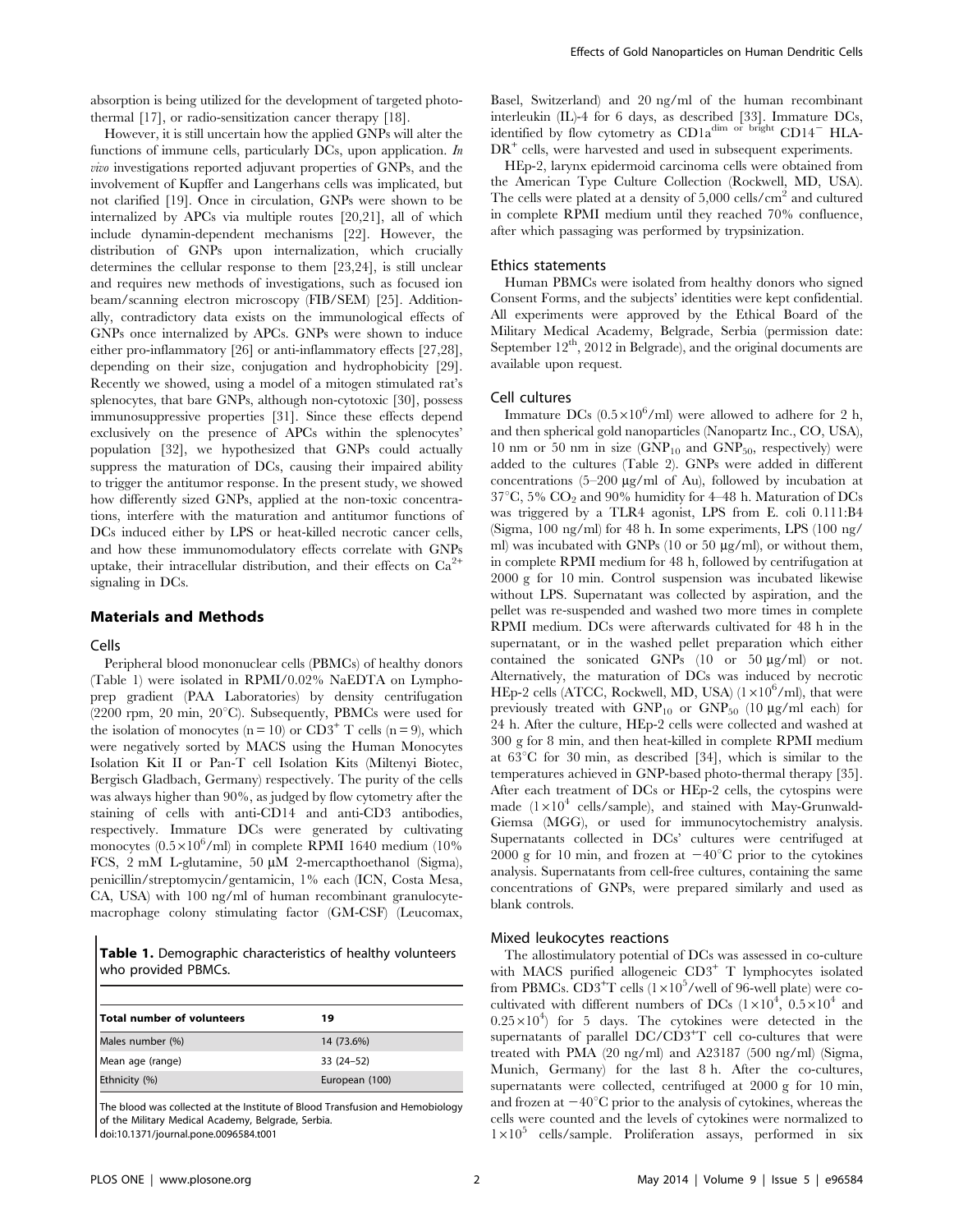Table 2. Physicochemical properties of GNPs in water and medium.

| <b>Property</b>                                            | GNP <sub>10</sub>           | GNP <sub>50</sub>           |
|------------------------------------------------------------|-----------------------------|-----------------------------|
| Size (nm)*                                                 | 10                          | 50                          |
| SRP peak (nm)*                                             | 532                         | 535                         |
| Carboxylic acid-based capping agent (pending patent) (Da)* | $300$                       | $300$                       |
| Core size (TEM) (nm)                                       | $11.3 \pm 2.5$ (n = 200)    | 51.9 $\pm$ 3.7 (n = 200)    |
| Hydrodynamic size (DLS) (nm)                               | Water: $10.2 \pm 0.8$       | Water: $50.9 \pm 0.7$       |
|                                                            | Medium: $17.6 \pm 1.8$      | Medium: $73.8 \pm 0.8$      |
| PDI (DLS) (nm)                                             | Water: $0.173 \pm 0.02$     | Water: $0.084 \pm 0.01$     |
|                                                            | Medium: $0.327 \pm 0.05$    | Medium: $0.278 \pm 0.02$    |
| z-potential (mV)                                           | Water: $-23.775 \pm 0.547$  | Water: $-30.375 \pm 0.642$  |
|                                                            | Medium: $-12.835 \pm 2.203$ | Medium: $-12.250 \pm 1.147$ |
| Au concentrations in stock solutions (ICP-MS) (µq/ml)      | 2500                        | 2500                        |

\*- Claimed by the vendor.

The concentration of Au within the GNP stock solutions was determined by Agilent Technologies 7500 ce ICP-MS, and it corresponded to the concentrations of Au reported by the vendor. The samples of GNPs (20 µg/ml) were prepared in DI 18 MEΩ water or complete medium, and sonicated for 20 s before the analysis by TEM or dynamic light scattering (DLS). The core size was analyzed on the preparations of GNPs added dropwise on the Cu-based grids and dried at room temperature, before the observation by JOEL JEM-2100 HR TEM (Tokyo, Japan) at 100 kV. The core size was similar in water and medium, so the average value from the measurements of GNPs in both solutions is shown as mean  $\pm$  SD. Hydrodynamic size, polydispersion index (PDI), and z-potential in water and medium were analyzed by Zetasizer Nano ZS with non-invasive backscatter optics (NIBS). The samples were pre-warmed to 25°C for 120 s, and then analyzed for 15 min per run, for a total of 4 runs per sample, and the results are shown as mean  $\pm$  SD (4).

doi:10.1371/journal.pone.0096584.t002

replicates, were pulsed with 3H-thymidine for the last 18 h  $(1 \mu\text{Ci/well}, \text{Amersham Books}, \text{UK})$  and the radioactivity was measured by  $\beta$ -scintillation counting (LKB-1219 Rackbeta, Finland). The results are presented as counts per minute (CPM). Control cultures for proliferation and cytokine assays included CD3+T cells and corresponding DCs cultivated alone.

Additionally, CD3<sup>+</sup>T cells were primed with immature control DCs, or those matured with necrotic GNPs-treated or GNPuntreated HEp-2 cells for 3 days. The primed  $CD3^+$  T cells were then MACS-purified and expanded with IL-2 (2 ng/ml, R&D) for 2 days. T-cell cytotoxic activity was assessed by cultivating the primed CD3<sup>+</sup>T cells (2×10<sup>4</sup>, 4×10<sup>4</sup>, 8×10<sup>4</sup>) with live HEp-2 cells  $(1\times10^4)$  for 24 h. The cell cultures performed in six replicates were then treated with 3-[4,5 dimethyl-thiazol-2 lyl]- 2.5 diphenyl tetrazolium bromide (MTT) (Sigma,  $100 \mu g/ml$ ) for 4 h, and 0.1 N HCl/10% sodium dodecyl sulphate (SDS) overnight. Cellfree cultures were used as blank controls. The absorbance was read at 570/650 nm (ELISA reader, Behring II), and the values measured in the wells with corresponding CD3+T cells cultivated alone were subtracted. The values measured in co-cultures of HEp-2 cells and CD3+T cells that were primed with control untreated DCs, were taken as 100%.

#### Flow cytometry and immunocytochemistry

The analysis of DCs on flow cytometer (Coulter, XL-MCL, Krefeld Germany) or confocal microscope (Zeiss LSM 510/ Axiovert 200 M, Jena, Germany) was performed upon labeling the cells with primary antibodies (Abs). The following Abs (clones) and reagents were used for the immunocytochemistry and flow cytometry: IgG1a negative control–biotin (MCA928), anti-CD1a-phycoerythrin (PE) (NA1/34HLK), IgG1 negative control–PE (MCA928PE), anti-CD14-Fluorescein isothiocyanate (FITC) (TUK4), anti-CD86–FITC (BU63), anti-CD3-FITC (UCHT1), IgG1 negative control–FITC (MCA928F) (all from Serotec, Oxford, UK), anti-CD45-PECy5 (HI30), anti-HLA-DRbiotin (LN3), IgG1a negative control-PECy5 (P.3.6.2.8.1) (all from eBioscience), streptavidin-Alexa 488, anti-CD83-Alexa 488 (all from Biolegend). The expression of HLA-DR, CD86 and CD83 was analyzed within CD45<sup>+</sup> DC population. Necrosis of DCs cultivated with GNPs  $(5-200 \mu g/ml)$  was measured after 48 hcultures by staining the cells with propidium iodide  $(PI, 10 \mu g/ml)$ Sigma) in phosphate buffer saline (PBS). Apoptosis was determined after 48 h by staining the cells with PI in hypotonic citric/Triton-X buffer, or after 24 h by Annexin-V-FITC/PI (R&D) labeling.

#### Calcium imaging

Immature DCs  $(1 \times 10^5$ /ml) were cultivated on poly-L-lysine (PLL, 10 mg/ml, Sigma) pre-treated cover-slips, washed with Krebs-Ringer Buffer (KRB), and loaded with Fluo-3 Ca<sup>2+</sup>indicator (4  $\mu$ M, Invitrogen) for 30 min at room temperature, followed by washing and incubation at  $37^{\circ}$ C for 20 min. In some experiments  $2 \mu M$  thapsigagrin, the inhibitor of sarco/endoplasmic reticulum Ca2+-ATPase (SERCA), in 0.5 mM EGTA, was used during the loading. Cover-slips were then transferred on imaging-chambers in KRB and analyzed on Leica TCS SP5 using a Leica HCX APO L water immersion objective. After initial recording of immature DCs, GNPs  $(10 \mu g/ml)$  and/or LPS were added. The light scattered from GNPs was detected upon excitation at 633 nm by a 660/30 nm Leica HyD hybrid detector (Leica Microsystems GmbH, Wetzlar, Germany). The images were acquired at a frequency of 2 Hz per channel for a total of 5 min. Similar analysis was performed on cells cultivated with LPS (100 ng/ml) and/or GNPs (10  $\mu$ g/ml) for 24 h and 48 h. The fluorescence signals were expressed as  $\Delta Ft/F_0$  ratios,  $\Delta Ft$ representing the fluorescence signal recorded at individual time points, minus  $F_0$ , the initial level of fluorescence. Areas under peaks and frequencies were calculated using Graph Pad Prism software (La Jolla, CA, USA).

#### Internalization studies

DCs  $(1\times10^5/ml)$  that adhered to the cover-slips were transferred to  $+4^{\circ}$ C and treated with GNPs (10  $\mu$ g/ml). In some experiments, the dynamin I inhibitor Dynasore (80  $\mu$ M, Sigma), or DMSO as a vehicle, were added 30 min prior to GNPs. After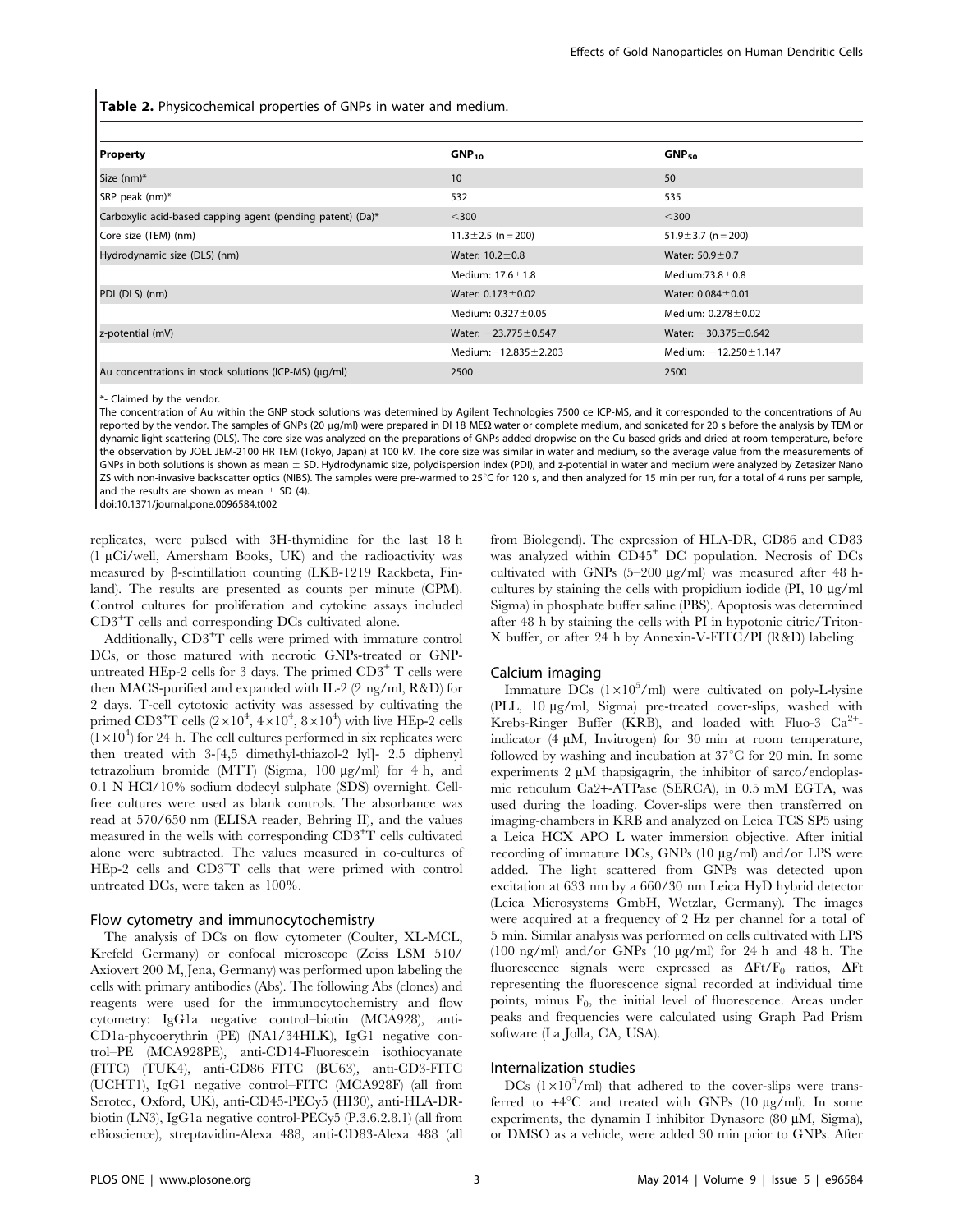20 min, membrane stain FM  $4-64$  (10  $\mu$ M, Invitrogen) was applied and the cover-slips were transferred to imaging-chambers and analyzed on a Leica TCS SP5. The cells were monitored for up to 4 h.

Additionally, after the 4 h cultures of DCs with GNPs  $(10 \mu g)$ ml), the cover-slips were washed in Millonig's buffer, fixed in 2% glutharaldehyde overnight at  $+4^{\circ}C$ , and post-fixed with  $1\%$ osmium tetroxide for 1 h. After dehydration and resin embedding, ultra thin sections were made and collected on 200-mesh carboncoated copper grids. The samples were then observed by TEM (JEM100 CX-JEOL, Tokyo, Japan) at 100 kV.

Alternatively, after the osmium tetroxide fixation, another postfixation with 1% tetracarbohydrazide (TCH) for 30 min and osmium tetroxide for 1 h (OTO staining) was performed for the FIB/SEM analysis. The samples were then dried in serial dilutions of ethanol and hexamethyldistilazane (HMDS), gold sputtered for 3 min at 10 mA and then analyzed on an FIB/SEM FEI Quanta  $3D 200$  (Oregon, USA). The sample stage was angled to  $52^{\circ}$ , and the regions of interest were covered with a  $1 \mu m$  thick Pt layer at the Ga+<sup>2</sup> - sourced FIB current of 1 nA. Regular cross-sections were performed with FIB at  $7$  nA and  $5 \mu m$  depth, followed by the cleaning of cross-sections with a current of 300 pA. After each FIB milling/cleaning step, the cells were analyzed with SEM using detectors for secondary (SE) or backscattered electrons (BSE). At least 10 cross-sections/cell, 0.5–1 µm apart were performed during the analysis, on a total of 10 cells/sample.

Quantification of GNPs  $(10 \text{ kg/ml})$  within DCs after 4 h cultures was determined by Proton-Induced X-ray Emission Spectroscopy (micro-PIXE), as described by Ogrinc et al. [36]. Briefly, DCs were seeded on  $1 \mu m$  thick ethanol-sterilized gelatin coated Mylar foils.  $GNP_{10}$  or  $GNP_{50}$  (10  $\mu$ g/ml) were then added to DCs cultures for 4 h. The samples were washed, plunge-frozen in liquid nitrogen and freeze-dried at  $-40^{\circ}$ C. The mounted samples were analyzed by proton beams (2.5–3 MeV; beam diameter 1.2–2 µm) at different scan sizes. Two PIXE spectra were extracted from a pair of X-ray detectors and chopper, and the elemental mass inventories in single DCs were calculated by using thin sample approximation.

# Cytokines

The levels of cytokines from culture supernatants were quantified by ELISA commercial kits (R&D), according to manufacturer's protocol. The unknown concentrations of cytokines from DCs cultures (IL-12p70, IL-10, IL-23) and DC/  $CD3^+T$  cell co-cultures (IFN $\gamma$ , IL-4, IL-17) were calculated from standard curves after the subtraction of blank controls.

#### Statistical analysis

To evaluate the differences between the experimental and corresponding control samples, the data was analyzed using Friedman's ANOVAs for Ranks, or repeated measures ANOVAs with Bonferroni posttests, if the data followed Gaussian distribution. Kruskal-Wallis or Mann-Whitney tests where used on data from Ca<sup>2+</sup> oscillation measurements and micro PIXE analysis, respectively. All tests were two-sided and tested at  $\alpha = 0.05$ .

# Results

### Cytotoxicity of gold nanoparticles

Generation of monocyte-derived DC-based anti-tumor vaccines usually includes a 48 h maturation step with TLR agonists and/or pro-inflammatory cytokines [37]. Therefore, we first investigated whether GNPs  $(5-200 \mu g/ml)$  were cytotoxic for DCs during that period. The examined GNPs did not induce necrosis, even at the

highest concentration applied (Figure 1A). However, the apoptosis studies revealed that  $GNP<sub>10</sub>$  increased slightly the percentage of end-stage apoptotic cells (up to 20%) at the concentrations of  $50 \mu g/ml$ , and the percentage did not increase further with the increase of  $GNP<sub>10</sub>$  concentrations, which pointed to their weak pro-apoptotic effect (Figure 1B). This was confirmed by Annexin-V:FITC/PI staining of DCs cultivated with GNPs (10 µg/ml or 50  $\mu$ g/ml) for 24 h, where GNP<sub>10</sub> at a higher concentration  $(50 \mu g/ml)$  increased significantly the percentage of early apoptotic (Annexin-V<sup>+</sup> /PI<sup>2</sup> ) and late apoptotic/secondary necrotic cells (Annexin-V<sup>+</sup>/PI<sup>+</sup>), but not primary necrotic cells (Annexin- $V^-/PI^+$  (Figure1C).

# Effects of gold nanoparticles on maturation and functions of dendritic cells

Next, we studied whether GNPs applied at non-cytotoxic concentrations (10  $\mu$ g/ml), modulate the maturation of DCs induced by LPS. LPS stimulated significantly the expression of HLA-DR, CD86 and CD83 by DCs. Although GNPs alone did not modulate the expression of these molecules, both GNPs impaired significantly the LPS-induced expression of CD86 and CD83 by DCs. Additionally,  $GNP_{10}$  suppressed the LPS-induced expression of HLA-DR. (Figure 2A, Figure S1A).

The impaired phenotypic maturation of DCs cultivated with LPS and GNPs correlated with their lower allostimulatory capacity in the co-culture with allogeneic  $CD3<sup>+</sup>T$  cells. Thereby, the inhibitory effect of  $GNP<sub>10</sub>$  was stronger and more consistent for different DC-to-CD3+T cell ratios in four allogeneic cocultures performed. A representative allogeneic proliferation is shown in Figure 2B.

The levels of cytokines varied greatly with each donor used in the experiments (Table S1), so the levels of cytokines were analyzed as indexes of control (1.0) (Figure 2C and D). By analyzing the change in production of IL-12p70, IL-23 and IL-10 in DCs culture supernatants we found that  $GNP_{50}$  had no effects on their production by DCs. The effects of  $GNP<sub>10</sub>$  differed significantly from that of  $GNP<sub>50</sub>$ , since they stimulated significantly IL-10 production by LPS-treated DCs, inhibited significantly the LPS-induced production of IL-12p70, and tended to inhibit the up-regulation of IL-23 (Figure 2C). Consequently, compared to  $LPS/GNP_{50}$ -treated DCs which up-regulated the production of IL-17 by allogeneic  $CD3+T$  cells in co-culture,  $LPS/GNP_{10}$ treated DCs had significantly higher capacity to induce IL-4. The levels of IFN- $\gamma$  were not modified in those co-cultures (Figure 2D).

To assess whether LPS was inactivated upon interaction with GNPs, we incubated LPS with  $GNP<sub>10</sub>$  and  $GNP<sub>50</sub>$  for 48 h, as described in Materials and Methods, and afterwards cultivated DCs in the supernatant, or in washed pellet preparations that either contained GNPs or not. We found that the expression of HLA-DR, CD86 and CD83 by DCs (Table S2), and their allostimulatory capacity (data not shown), was not affected significantly by either the supernatant or washed pellet of LPS/ GNPs (10 µg/ml) preparations. However, the supernatant activity of the LPS preparation incubated with a higher concentration of  $GNP<sub>50</sub>$  (50 µg/ml) was significantly lower, and the corresponding pellet activity was significantly higher, compared to corresponding controls, as judged by the expression of CD83 by DCs (Table S2). In contrast, the washed pellet preparations with GNPs incubated without LPS had no significant stimulatory effects on the expression of these markers by DCs (data not shown). These results suggested that there was no significant inactivation of LPS, even after potential adsorption to GNPs, and the effects rather occurred via the modulation of signaling mechanisms.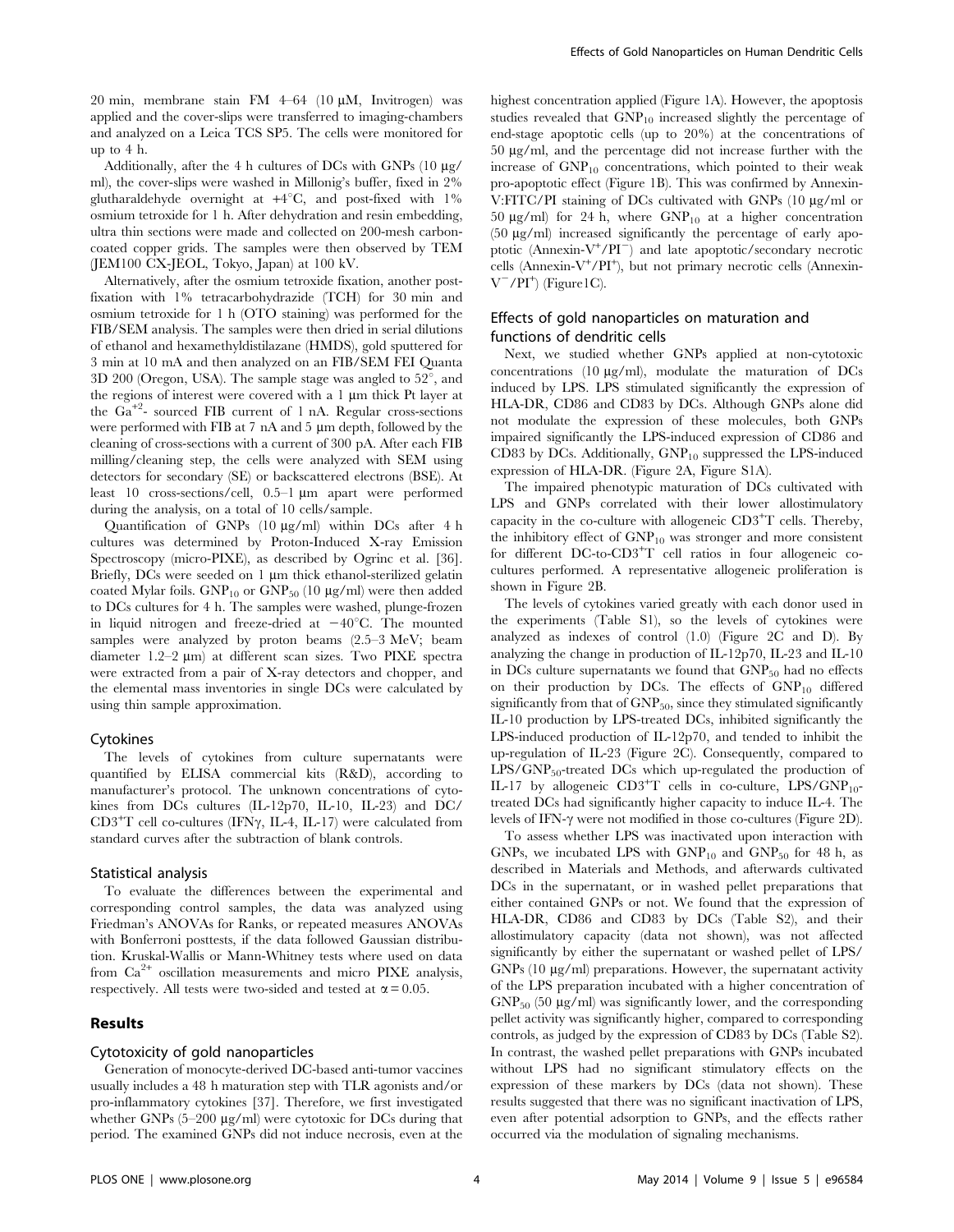

Figure 1. Dose-dependent effect of GNPs on death of DCs. (A) Necrosis and (B) apoptosis of DCs after 48 h cultures is shown from one representative experiment, or as mean  $\pm$  SD (n = 4 experiments), after PI staining. (C) Different stages of DCs apoptosis were analyzed after 24 h cultures by annexin V:FITC/PI staining, and the results are presented from one representative experiment, or as mean  $\pm$  SD of three independent experiments. \*p<0.05 compared to control (Friedman's one-way ANOVA). doi:10.1371/journal.pone.0096584.g001

# Effects of gold nanoparticles on Ca2+ oscillations of dendritic cells

Vukcevic et al. [8] showed that LPS down-regulates spontaneous Ca2<sup>+</sup> oscillations in DCs and transfer of NFAT to their nucleus. Accordingly, we investigated whether GNPs impair the Ca2<sup>+</sup> signaling in DCs during maturation. Fluo-4-loaded immature DCs displayed high  $\text{Ca}^{2+}$  fluctuations, corresponding to the average area under peaks of  $18.6 \pm 6.2$ , which could be blocked completely by thapsigagrin (Figure 3A, Figure S2). Immediate changes in Ca<sup>2+</sup> oscillation were not detected upon addition of LPS (data not shown) or GNPs (Videos S1–S3).  $\text{Ca}^{2+}$  fluctuations in control DCs declined progressively during 48 h cultivation (Figure S2), but LPS down-regulated significantly the  $Ca^{2+}$ fluctuations after both 24 h and 48 h (Figure 3B, 3C, Videos S4–S6). However, if DCs were treated with  $LPS/GNP_{10}$ , significant inhibition of such down-regulation was observed (Figure 3B and C). After 48 h, DCs treated with  $LPS/GNP_{10}$ 

possessed significantly higher  $Ca^{2+}$  oscillations compared to those in LPS/GNP<sub>50</sub> treated DCs (Figure 3B). Such effects of GNPs were not observed in the absence of LPS (Figure S2).

# Internalization of gold nanoparticles

Next, we investigated how the size-dependent differences in the immunomodulatory properties of GNPs correlate with their internalization by DCs. Light microscopy analysis showed a great variability in the internalization capacity of DCs. Still, a significantly higher percentage of  $DCs$  internalized  $GNP_{50}$ (82.1% $\pm$ 4.3%; n = 500), compared to  $GNP_{10}$  (68.5% $\pm$ 3.1%;  $n = 500$  ( $p = 0.013$ ) (Figure 4A). Similar results were obtained when analyzing DCs' internal complexity as a side scattering parameter on the flow cytometer (Figure 4B). The intracellular distribution of GNPs analyzed by confocal microscopy showed that GNPs had exclusively perinuclear localization (Videos S7 and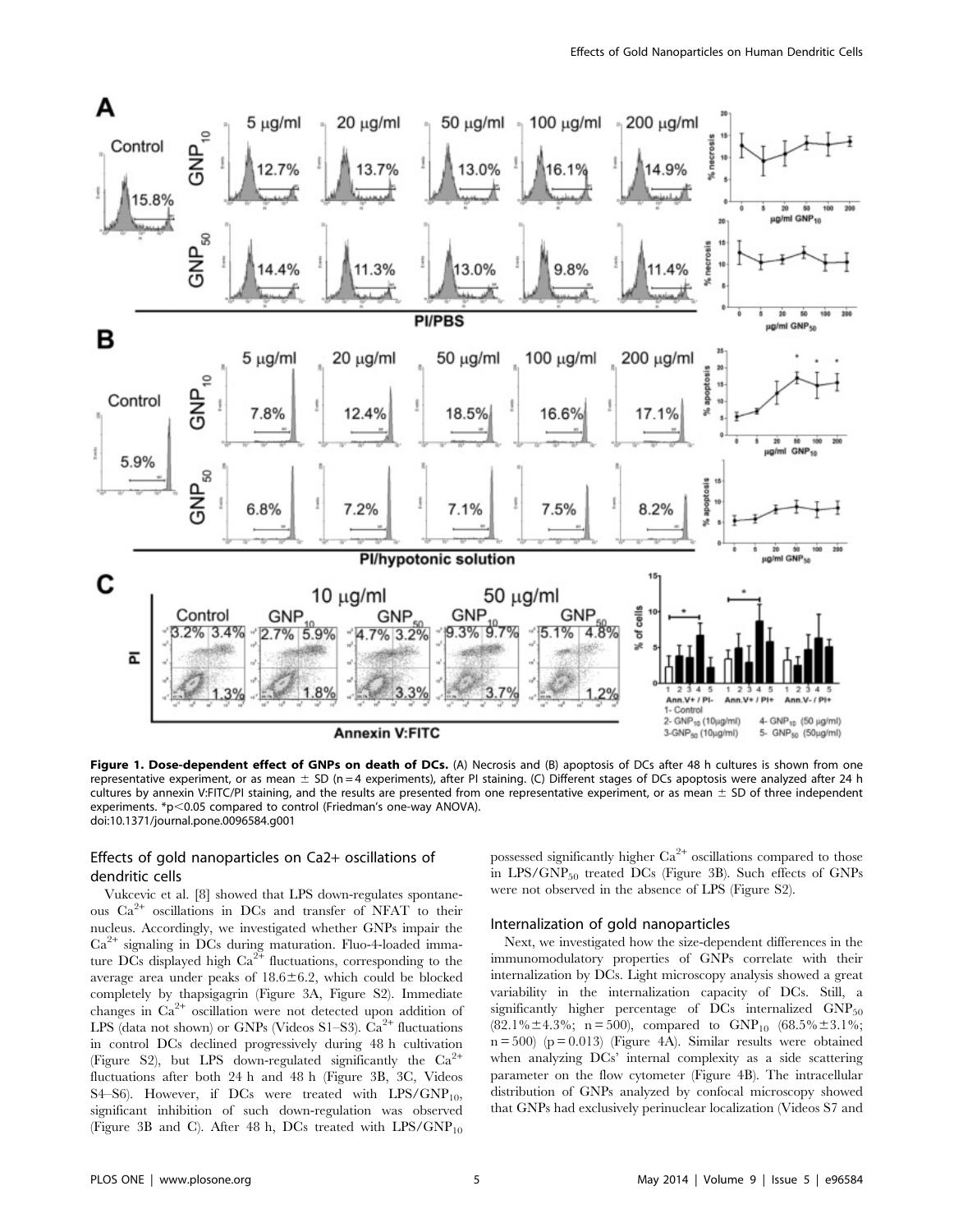

Figure 2. Effect of GNPs on LPS-induced maturation and functions of DCs. (A) Phenotypic maturation of DCs is shown as mean  $\pm$  SE (n = 4 experiments); see also Figure S1; MFI-mean fluorescence intensity (B) DCs' capacity to stimulate the proliferation of allogeneic CD3<sup>+</sup>T cells, at 3 different DC/CD3<sup>+</sup>T ratios (X-axis), is shown as mean CPM  $\pm$  SD of six replicates, from one representative experiment. (C) DCs' ability to produce IL-12p70, IL-23 and IL-10 after 48 h; (D) DCs' ability to induce production of cytokines by CD3<sup>+</sup>T cells in co-culture. (C) and (D) are presented as mean indexes  $\pm$  SD (n = 4 experiments). \*p<0.05 (Friedman's two-way ANOVA). doi:10.1371/journal.pone.0096584.g002

S8), but  $GNP_{50}$  appeared more clustered, and  $GNP_{10}$  more dispersed (Figure 4C).

To quantify the intracellular GNPs, we applied the micro-PIXE analysis [36] (Figure S3). The cells were identified by potassium elemental maps, so the amount of gold was determined within these areas (Figure 4D). No correlation was observed between the potassium area size, corresponding to DCs size, and the amount of intracellular gold (Figure S3). Although the amount of intracellular gold varied greatly, we detected a significantly higher average mass of  $GNP_{50}$  within DCs, compared to  $GNP_{10}$  (Figure 4E). However, when the mass of gold was recalculated to the number of GNPs per cell, a significantly higher number of  $GNP_{10}$  per cell was observed, compared to  $GNP_{50}$  (Figure 4E).

#### Intracellular trafficking of gold nanoparticles

In addition to the quantitative differences, we explored the differences in the mechanisms of GNPs' internalization and intracellular distribution. SEM analysis suggested that both GNPs are captured as small clusters by DCs' filopodia predominantly,

followed by the membrane enclosing, which is a characteristic for phagocytosis and macropinocytosis (Figure 5A). Afterwards, GNPs were located in the endosomes. No such processes occurred if DCs were cultivated with GNPs at +4°C (data not shown). The Dynasore treatment almost completely blocked the internalization of both GNPs, according to the confocal microscopy (Figure 5B) and FIB/SEM (Figure 5C). However, cross-sectioning of the whole cells with FIB suggested that Dynasore-treated DCs contained more agglomerates of  $GNP_{10}$  intracellularly, and only a few nanoparticles of GNP<sub>50</sub> (Figure 5C). BSE signals, unlike SE signals, were not completely clear due to low spatial resolution of this detector, but the gold composition of the bright intracellular fields was confirmed by EDX detector (data not shown). In addition to FIB/SEM, TEM analysis suggested also that some nanoparticles could reside outside the endosomes (Figure 4D). GNPs were found inside the cytoplasmic tubular membranous structures, either as small aggregates  $(GNP_{10})$ , or as single particles  $(GNP<sub>50</sub>)$ .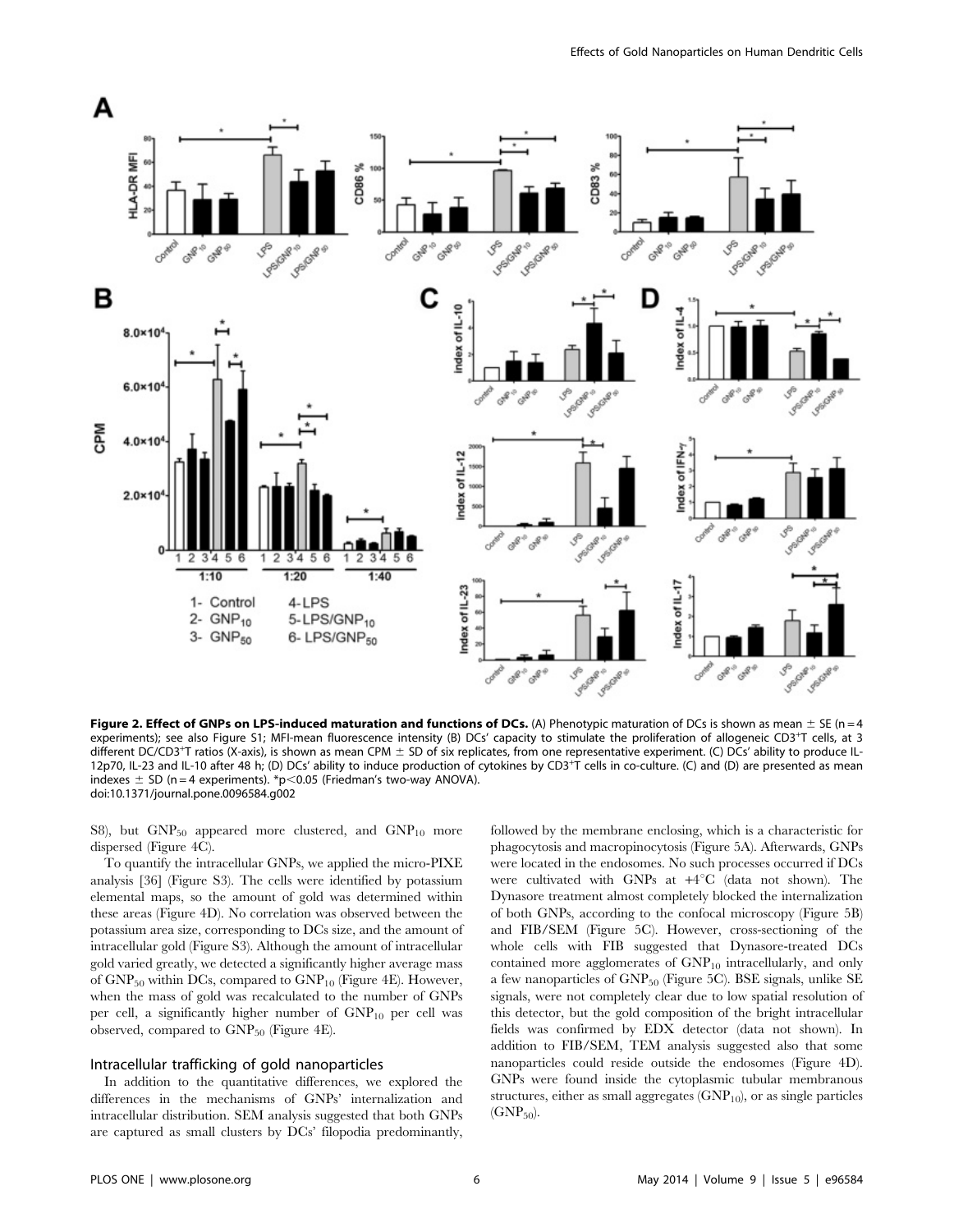

Figure 3. Effect of GNPs on Ca<sup>2+</sup> oscillations in DCs. Fluo-3 loaded immature DCs were detected (A) immediately upon staining in the presence or absence of thapsigagrin (2 µM), or (B) after 24 h or 48 h in the presence of LPS and GNPs (10 µg/ml), as indicated. Representative kymographs and corresponding  $\Delta Ft/F_0$  records are shown. The frequency of oscillations and, (C) area under peaks, are presented as mean  $\pm$  SD of all analyzed cells. See also Figure S2. \*p<0.05, compared to control or as indicated;  $\#$ p<0.05 compared to LPS;  $^+$ p<0.05 compared to GNP<sub>10</sub> (Kruskal-Wallis test). doi:10.1371/journal.pone.0096584.g003



Figure 4. Internalization of GNPs by DCs. Intracellular GNPs were analyzed in 48 h-cultures (A) after staining with MGG, (B) by flow cytometry, or (C) confocal microscopy. (D) Micro-PIXE analysis was used for the quantification of potassium (red) and gold (green) after 4 h cultures. Representative elemental maps are shown. (E) All data from micro-PIXE analysis is presented either as the amount of gold [pg/ml] per cell, or as the number of GNPs per cell, calculated from GNPs' size and density of Au ( $\rho = 19.3$  g/cm<sup>3</sup>). \*p<0.05 (Mann-Whitney test). doi:10.1371/journal.pone.0096584.g004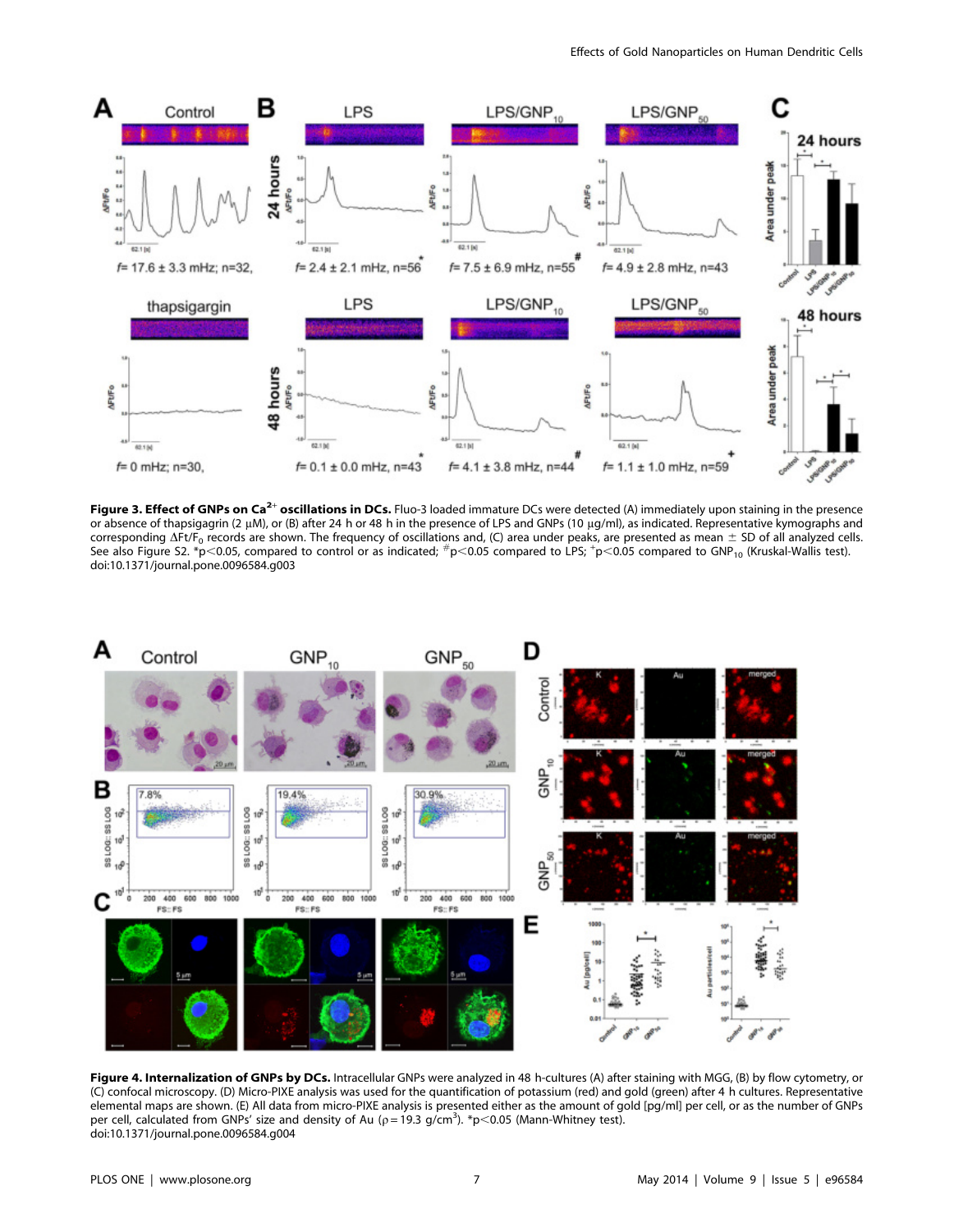# Effects of gold nanoparticles on DCs'maturation induced by heat-killed necrotic HEp-2 cells

By interfering with DCs maturation and signaling, GNPs could potentially induce adverse effects when used in photo-thermal therapy. To evaluate this hypothesis, we cultivated HEp-2 cells with GNPs for 24 h, killed them by heat, and treated DCs with the necrotic HEp-2 cells, after which GNPs were found inside the DCs (Figure S4). The induction of necrosis by heat was chosen since the laser ablation of control HEp-2 cells was not as efficient as for those which internalized GNPs (data not shown) [35].

Necrotic HEp-2 cells induced only slightly higher HLA-DR and CD86 expression, but significantly higher CD83 expression on DCs (Figure 6). However, if the necrotic HEp-2 cells were previously cultivated with GNP10, DCs possessed significantly lower expression of HLA-DR and CD83, compared to both HEp-2-treated and  $HEp-2/GNP_{50}$ -treated DCs.

Impaired maturation of DCs cultivated with necrotic HEp-2 cells and  $GNP<sub>10</sub>$ , but not  $GNP<sub>50</sub>$ , was followed by their diminished

allostimulatory capacity in at least two different DC-to-CD3+T cell ratio per allogeneic co-culture of totally four performed (Figure 6B).

Control necrotic HEp-2 cells, and those loaded with  $GNP_{50}$ , lowered significantly the IL-17-inducing capacity of DCs, which correlated with the down-regulation of IL-23 production by DCs. Such an effect on IL-17 was inhibited by  $GNP_{10}$  (Figure 6C, Table S1). GNP<sub>10</sub> also enhanced the ability of HEp-2-treated DCs to stimulate the production of IL-4 by  $CD3+T$  cells (Figure 6D), suggesting that  $HEp-2/GNP_{10}$ -treated DCs could have an impaired anti-tumor activity.

To investigate this hypothesis, CD3<sup>+</sup>T cells primed with DCs, were cultivated with live HEp-2 cells, as described. Indeed, CD3+T cells primed with DCs that were matured with necrotic  $HEp-2/GNP<sub>10</sub>$ , had significantly lower cytotoxic activity compared to CD3<sup>+</sup>T cells primed with control HEp-2-treated DCs. The differences between  $GNP_{10}$  and  $GNP_{50}$  in such an effect were more significant at higher CD3+T/HEp-2 cell ratios. All these



Figure 5. Mechanisms of GNPs internalization by DCs. The internalization was analyzed by (A) SEM, under different magnifications; white arrows point to GNPs-membrane interactions; (B) Confocal microscopy of live cells stained with FM4-64; or (C) FIB/SEM using BSE, or SE detectors where indicated. White arrow points to the  $GNP_{10}$ -loaded vesicle attached to the outer membrane, whereas black arrows point to intracellular presence of GNP<sub>10</sub> agglomerates and a single particle of GNP<sub>50</sub>. The cells shown in (B) and (C) were cultivated with GNPs for 3 h in the presence or absence of Dynasore; (D) TEM, after 24 h-cultures under different magnifications. Back arrows indicate intracellular GNP<sub>10</sub> agglomerates and a single  $GNP<sub>50</sub>$  particle outside the endosome. doi:10.1371/journal.pone.0096584.g005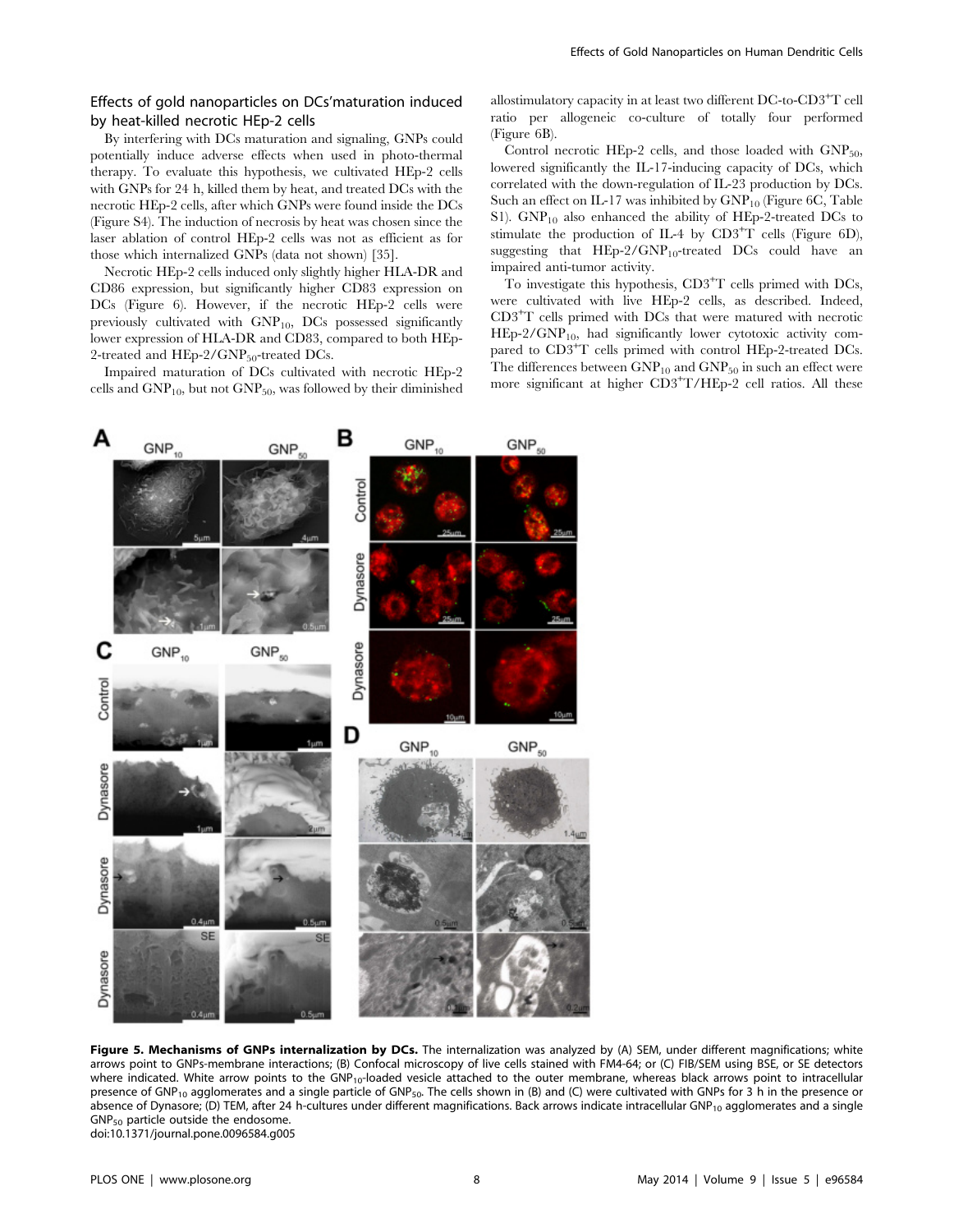

Figure 6. Effect of GNPs on necrotic HEp-2-induced maturation and functions of DCs. (A) Phenotypic maturation of DCs is shown, as mean  $\pm$  SE (n = 4 experiments); see also Figure S1; MFI-mean fluorescence intensity (B) DCs' capacity to stimulate the proliferation of allogeneic CD3<sup>+</sup>T cells, at 3 different DC/CD3<sup>+</sup>T ratios (X-axis), is shown as mean CPM  $\pm$  SD of six replicates, from one representative experiment. (C) DCs<sup>7</sup> ability to produce IL-12p70, IL-23 and IL-10 after 48 h; (D) DCs' ability to induce production of cytokines by CD3+T cells in co-culture. (C) and (D) are presented as mean indexes  $\pm$  SD (n = 4 experiments). (E) Metabolic activity of live HEp-2 cells co-cultivated with CD3+T cells, previously primed with DCs for 5 d. Results from a representative MTT assay are shown as mean  $\pm$  SD of six replicates \*p $<$ 0.05 (Friedman's two-way ANOVA). doi:10.1371/journal.pone.0096584.g006

effects of GNPs were observed only in the presence of necrotic HEp-2 cells (Figure 6E).

#### **Discussion**

Many papers showing that GNPs accumulate in tumor cells, suggested enthusiastically that GNPs could be used as tumorcontrasting agents and in photo-thermal cancer therapy [14,17]. However, it remained unclear what could be the consequences of such application for the immune system, a crucial part of the successful anti-tumor therapy [1]. The immunosuppressive effects of GNPs have been suggested as potentially adverse in cancer therapy [11,27], but no one investigated this issue directly. To address this, we investigated the effects of GNPs on DCs, the key cells involved in the regulation of anti-tumor response [4]. The higher concentrations of  $GNP_{10}$  (50 µg/ml or higher) had a weak pro-apoptotic effect, since up to 20% of cells died by apoptosis in 24 h and 48 h cultures. We did not observe a further increase of apoptosis with higher concentrations of  $GNP<sub>10</sub>$  (100 and 200  $\mu$ g/

ml), probably because the maximal phagocytic capacity of DCs was already reached at the lower concentrations of  $GNP<sub>10</sub>$ . The cytotoxicity of GNPs has been described previously [26,38], and the effect was stronger compared to our results. A similar reduction of viability of Hep-G2 cells (up to 20%) was observed after the treatment with 10 nm GNPs (100  $\mu$ M, corresponding to  $2*10^{12}$  GNPs/ml), and the effect was described as non-cytotoxic [39]. The weak pro-apoptotic effect of  $GNP_{10}$  in our experiments was observed at much higher concentrations, (50 µg/ml corresponding to  $5*10^{12}$  particles/ml and higher). These results are in accordance with the conclusion of Khlebsov and Dykman [40], that GNPs at concentrations up to  $1*10^{12}/m$ l are non-cytotoxic for various cells. In line with this,  $GNP<sub>50</sub>$  had no cytotoxic effects on DCs up to 200  $\mu$ g/ml (corresponding to 0.2 \* 10<sup>12</sup>/ml), similarly to  $GNP_{10}$  at a concentration of 10  $\mu$ g/ml (corresponding to 1.1  $*$  10<sup>12</sup>). The described mechanisms of GNPs cytotoxicity included the alterations of proteins functions [41], or disruption of endosomal membrane [42]. Interestingly, Villiers et al. [27] did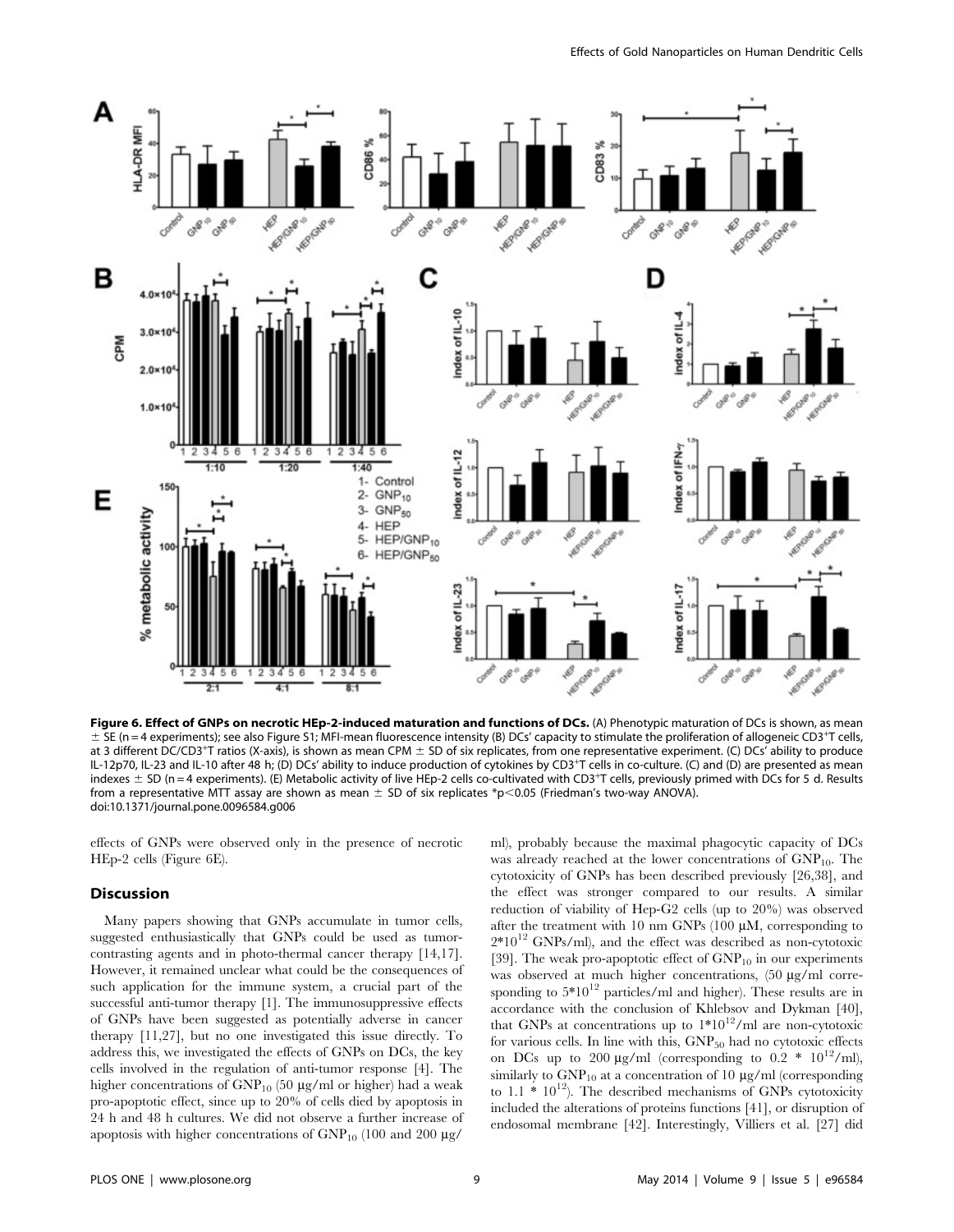not observe the cytotoxic effect of 10 nm-sized GNPs on immature DCs in a single evaluated dose  $(0.5 \text{ mM})$ , which could be due to the different maturation state of DCs, or different capping agent used for GNPs' stabilization in their study.

The key findings in our study were that the non-toxic concentrations of  $GNP_{10}$  can impair the maturation and functions of DCs, along with their capacity to induce T-cell mediated antitumor response. In line with Villiers et al. [27], the effects of GNPs were significant only in the presence of maturation stimuli. For the first time, the effects of GNPs were explored on the model of LPSinduced maturation of human DCs and the maturation induced by necrotic tumor cells generated at conditions similar to those induced in GNP-based photo-thermal therapy [35], both of which activate a TLR4 signaling pathway [2,3,6]. Recently, Tsai et al. [28] showed that GNPs could suppress CpG-induced, but not LPS-induced, maturation of macrophages by inhibiting the translocation of TLR9 to phagosomes via HMBG-1-dependent mechanisms. In contrast, we showed that GNPs, especially the smaller ones, inhibited the LPS-induced maturation and functions of DCs, and the effect did not occur due to LPS inactivation by GNPs, but rather by the modulation of cellular signaling. Such disagreements could be expected since macrophages and DCs respond differently to LPS [43]. Here, we showed that GNPs impaired the up-regulation of CD83 by DCs, which is crucial for the stability of their maturation in an IL-10-enriched immunosuppressive tumor micro-environment [44]. A significant downregulation of LPS-induced HLA-DR expression probably resulted in more consistent impairment of allostimulatory capacity of these DCs, since HLA-DR is one of the two signals necessary for CD3+T cells' proliferation. The lower proliferative capacity of  $LPS/GNP_{10}$ -treated DCs could be a consequence of increased production of IL-10 immunoregulatory cytokine, which is also involved in the promotion of Th2 development [5]. In line with this, Th2 cells were shown rather to promote tumor growth, unlike Th1 cells specific for the same antigen [45]. In addition,  $GNP_{10}$ impaired the LPS-induced up-regulation of IL-12p70, an Th1 inducing cytokine with anti-tumor effects [7]. In line with our results, Villers et al. [27] showed that 10 nm-sized GNPs can suppress LPS-induced up-regulation of IL-12 production by mouse DCs. However, the lower production of IL-12p70 by  $LPS/GNP_{10}$ -treated DCs was not followed by lower production of IFN- $\gamma$  by CD3<sup>+</sup>T cells, suggesting that additional cytokines might be involved in its expression  $[7]$ . Unlike  $GNP<sub>50</sub>$  which stimulated Th17 development, GNP<sub>10</sub> tended to down-regulate it. The presence of Th17 cells in tumor tissues was described either as antitumoral or protumoral, but simultaneous induction of Th17 and Th1 responses are described often as desirable in tumor therapy [46]. Therefore, the overall effect of  $GNP<sub>10</sub>$  on Th development, unlike that of  $GNP<sub>50</sub>$ , could be interpreted as adverse in the tumor therapy.

Even when DCs maturation was induced by necrotic tumor cells,  $GNP_{10}$  were able to suppress the maturation and allostimulatory capacity of DCs. Furthermore,  $GNP<sub>10</sub>$ , unlike  $GNP<sub>50</sub>$ , promoted the Th2/Th17 polarization capacity of DCs. Considering the protumoral effects of Th2 cells [45], and the fact that IL-17 alone can support tumor growth and metastasis [46], this experimental model also confirmed that GNP<sub>10</sub> could potentially have adverse immunomodulatory effects if used in photo-thermal tumor therapy. Indeed, we observed an impaired cytotoxic activity of CD3<sup>+</sup>T cells primed with DCs that were matured with  $GNP_{10}$ -loaded necrotic HEp-2 cells. Although the response of DCs to heat-killed necrotic tumor cells was shown to be dependent on TLR4 expression [34], we observed that the effects on Th polarization are different from that of LPS. In line

with this, Kandil et al. [34] suggested that, unlike LPS, heat-killed necrotic tumor cells can induce the production of IL-12p40 by DCs, but not the production of IL-12p70, a bioactive form of this cytokine. So, the different effects of necrotic cells on DCs maturation could be due to activation of additional signaling pathways. For example, both hsp60 and HMGB1 were shown to activate TLR2 [47,48], in addition to TLR4 [2]. The inhibitory role of TLR2-dependent SOCS-1 activation on TLR-4- and TLR7/8-induced up-regulation of IL-12 and IL-23 production has been described as an important immune checkpoint suppressing the overwhelming inflammation [49]. The co-ligation of TLR2 and TLR4 on DCs was recently shown to potentiate their immunogenicity toward a tumor [50], and our results suggest that this process could be inhibited by  $GNP<sub>10</sub>$ . These results, in line with our previous findings showing that the smaller GNPs potentiate production of IL-10, unlike the larger ones [31], suggest that the phenomenon of GNPs-mediated immunosuppression does not depend on the experimental model applied or the method of GNPs preparation.

The size-dependent immunomodulatory effects of GNPs could be attributed to different mechanisms of their internalization, levels of accumulation and intracellular distribution within DCs, leading to different modulation of maturational signaling. Upon interaction with the medium, various proteins and ions, including LPS, adsorb to the negatively charged surface of GNPs, as judged by the increase of GNPs' hydrodynamic size, polydispersion index (PDI) and decrease of zeta-potential in complete medium (Table 2), which facilitates their uptake by DCs, and activates downstream signaling pathways [51]. Our data is in agreement with other studies demonstrating that the uptake of GNPs is an energy dependent process occurring via endocytosis [20]. We showed that the process is predominantly dynamin-dependent, but also that GNP<sup>10</sup> were better in entering DCs via dynamin-independent mechanisms. The latter mechanisms seem to be more prominent in non-phagocytic cell lines, where Dynasore could reduce the internalization of GNPs by only 42% [23]. The alternative routes for GNPs internalization could be mediated by clathrin- and dynamin-independent carriers (CLICs), which are regulated by CDC42 protein [22]. The tubular membranous structures, 50– 80 nm wide, that we observed by TEM resembled CLICs. The CLIC-like structures could have acted as size-selective filters for the preferential internalization of  $GNP<sub>10</sub>$  during dynamin blockage experiments. In support of this hypothesis, we observed that the tubular structures contained clusters of  $GNP<sub>10</sub>$ , but only 1-2 GNP50. CDC42 is involved in the regulation of macropinocytosis, phagocytosis and other signaling pathways in DCs [52]. Therefore, GNP<sub>10</sub> could have affected different signaling processes involved in the maturation of DCs, by utilizing additional routes of internalization.

GNPs were found predominantly within endosomes/lysosomes upon internalization, which is in line with the other reports [20,21,23]. Such localization could improve the GNPs-mediated delivery of endosomal TLR agonists into DCs, such as CpG [11] or 7-thia-8-oxoguanosine [53]. However, we also found GNPs outside the endosomes, especially the smaller ones. Endosomal escape of GNPs could be expected for tumor cells [23], but has never been described for DCs. Such an effect of GNPs could be beneficial if used for delivery of specific agonists to cytoplasmic receptors in DCs, such as MDA-5 and NOD-like receptors, thereby promoting their maturation and functions [6]. The endosomal escape of GNPs could even increase if such functionalization produces a positive surface charge enabling the "proton sponge" effect [54]. Since our GNPs were negatively charged, with similar z-potential in cell culture medium (Table 2),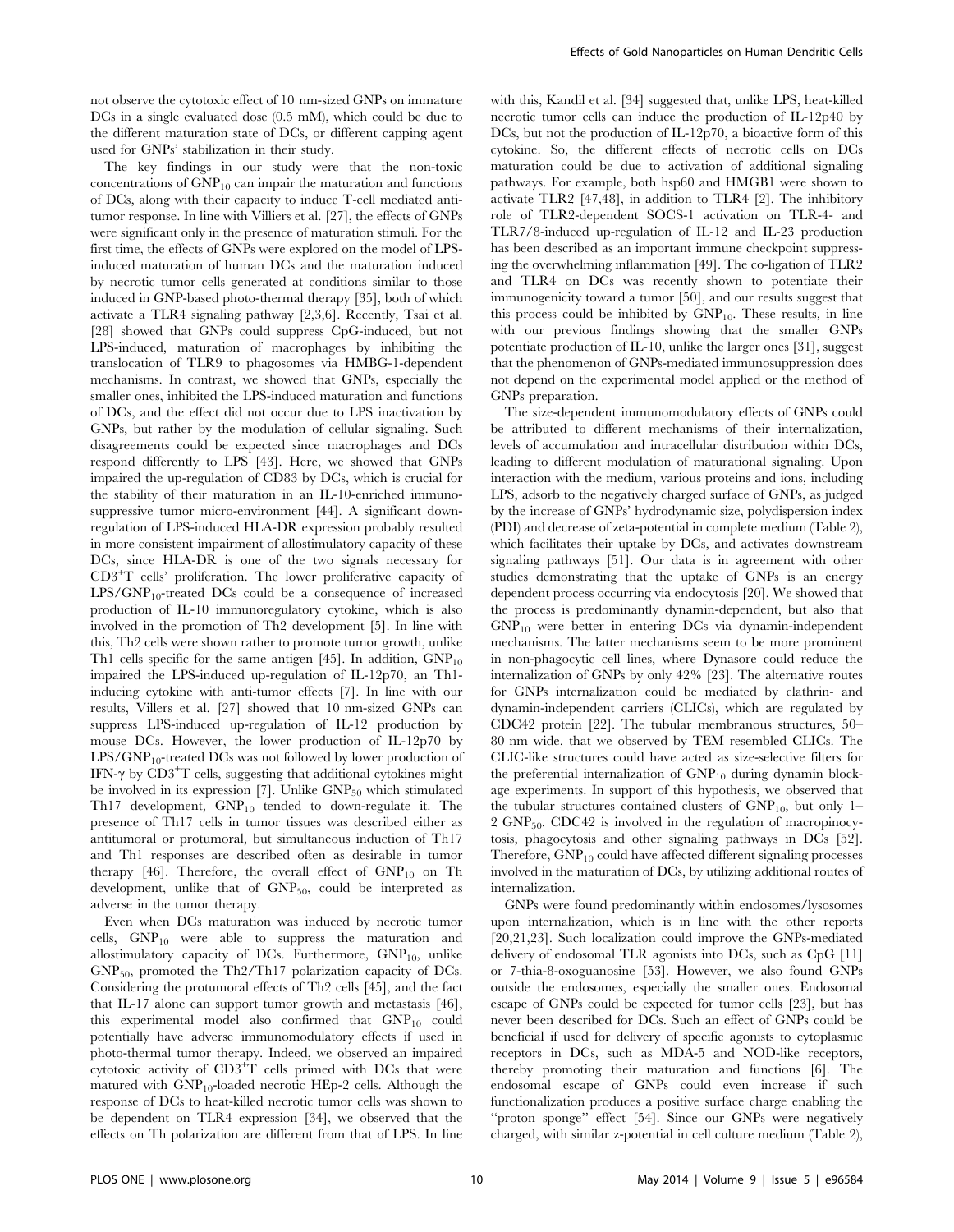the mechanism of endosomal escape via a ''proton sponge'' effect is highly unlikely, and rather occurred accidentally via exposure to light [24]. Within endo/lysosomes and cytoplasm, GNPs were shown to modify the activity of different proteins, such as cathepsins [55] or HMBG-1 [28], respectively, which are important regulators of DCs' maturation and functions [56,57]. Therefore,  $GNP_{10}$  has probably modified more different proteins compared to  $GNP<sub>50</sub>$ , by utilizing additional routes of internalization and by endosomal escape. Even though the light microscopy and flow cytometry suggested different results, measurements on micro-PIXE showed that the number of GNPs per cell, and not their intracellular mass or the percentage of cells which internalized GNPs, could actually be a key factor determining their immunomodulatory effects. Micro-PIXE analysis, applied for the first time in such analysis, was proved as an accurate method for the quantification of GNPs within cells, as well as the variability of this process. In contrast to others [23], we did not observe a significant correlation between the cell size and the amount of gold within the cells. Such variability could rather be explained by the heterogeneity of DCs in phenotypic and maturation state, where the phagocytic activity correlates inversely with the level of their maturation [5].

The role of  $Ca^{2+}$  signaling in DCs' maturation has been studied many times, and we showed, for the first time, that  $GNP<sub>10</sub>$ , unlike  $GNP_{50}$ , inhibits significantly the changes in  $Ca^{2+}$  oscillations during LPS-induced maturation. Vukcevic et al. [8] showed that the down-regulation of  $Ca^{2+}$  fluctuations leads to the cytoplasmic localization of NFAT. In line with their observations, we did not observe immediate changes in  $Ca^{2+}$  influx upon stimulation by LPS. Ca<sup>2+</sup> oscillations were found to be dependent on phospholipase C activity, SERCA, and endoplasmic reticulum's inositol-3 phosphate receptor, but the role of  $Ca^{2+}$  influx has also been described [8]. Although it was shown that GNPs could alter the expression of proteins involved in  $Ca^{2+}$  oscillations [58], we could not detect a direct effect of GNPs on Ca oscillations in the absence of maturation stimuli. Furthermore, the experiments with blocking of Ca2<sup>+</sup> oscillations in DCs showed that the oscillations alone are not the sole regulator of nuclear translocation of NF-kB and DCs' maturation [8]. These results suggest that the mechanisms by which GNPs modulate maturation of DCs are more complex.  $Ca<sup>2+</sup>$  fluctuations, in this context, could be a central regulatory factor synchronizing DCs' maturation, which can sense the various signals within the cells, some of which are modulated by the internalized  $GNP_{10}$ .

In conclusion, our results showed that smaller  $GNP_{10}$  have stronger inhibitory effects on maturation and antitumor functions of DCs, induced either by LPS or heat-killed tumor necrotic cells, compared to larger  $GNP<sub>50</sub>$ . The molecular mechanisms, by which GNPs act on these processes, probably depend on the levels of particles' accumulation and distribution within DCs, which affects calcium-depended signaling differently. Consequently, the maturation of DCs induced by irradiation of a tumor could be compromised by smaller GNPs, leading to a poor T-cell mediated anti-tumor response. Cumulatively, these results point to potential adverse effects of smaller GNPs, if used in photo-thermal therapy and cancer diagnostics.

# Supporting Information

Figure S1 Effect of GNPs on phenotypic maturation of DCs. Representative flow cytometry data on the effect of GNPs is shown, on the expression of HLA-DR, CD86 and CD83 by DC during maturation induced with (A) LPS, or (B) necrotic HEp-2 cells. The marker showing specific fluorescence was adjusted in

each experiment  $(n = 4$  per stimuli type) according to fluorochrome-labeled isotype control Abs. M-Mean fluorescence intensity.

(TIF)

Figure S2 Effect of GNPs on  $Ca^{2+}$  oscillations in DCs.  $Ca<sup>2+</sup>$  oscillations in Fluo-3 loaded immature DCs were detected immediately upon staining (0 h), after 24 h, or 48 h in the presence or absence GNPs (10 mg/ml), as indicated. The oscillations were expressed as area under peaks, and presented as mean  $\pm$  SD of all analyzed cells. \*p $\leq$ 0.05 (Friedman's one way ANOVA).

(TIF)

Figure S3 Micro-PIXE quantitative analysis of intracellular GNPs. DCs were cultivated with GNPs on Mylar foils for 4 h and observed by (A) phase contrast microscopy. (B) After plunge freezing and cryo-drying the samples were mounted in a vacuum chamber and observed by CCD camera. (C) The elemental maps were recorded with micro-PIXE on the indicated places of analysis, as described in Experimental details. (D) The cells of interest on the maps were marked by ellipses, and the cells' size was correlated against the amount of potassium or chlorine. Since only the former correlated with area size, potassium maps were taken as markers for cells. The amount of gold was correlated against areas size to observe whether the cell size affected the level of GNP uptake. Correlation analyses were performed in Graph Pad Prism software.



Figure S4 Co-cultures of GNP-loaded necrotic HEp-2 cells and DCs. HEp-2 cells were cultivated for 24 h with GNPs  $(10 \mu g/ml)$ , harvested and analyzed after staining with MGG by light microscopy (A, E and I). The cells were then heat killed, as described in Methods, and analyzed by light microscopy after staining with Trypan blue solution (B, F and J). The necrotic tumor cells were co-cultivated with immature DCs for 48 h, followed by cell harvesting and preparation of cytospins. The samples were then stained with MGG (C, G and K), or with HLA-DR: Alexa-488 and PI and analyzed by confocal microscopy (D, H and L). GNPs in those experiments were detected by strong light scattering properties wtih 660/30 nm detector. (TIF)

Table S1 Cytokines production by LPS-treated DCs (IL-10, IL-12 and IL-23), and by CD4+T cells (IL-4, IFN- $\gamma$ , IL-17) in subsequent co-culture. Summarized results are presented as median (range) of all experiments performed. (DOC)

Table S2 Interference of GNPs with the effect of LPS on **phenotypic maturation of DCs.** GNP<sub>10</sub> and GNP<sub>50</sub> (10 or 50 mg/ml) were incubated with LPS (100 ng/ml) in complete RPMI medium for 48 h, after which the supernatant was isolated by centrifugation, and the pellet was washed two times in complete medium. DCs were cultivated in the supernatant or in washed pellet preparation for 48 h, and the expression of indicated markers was measured by flow cytometry. Results are shown as mean  $\pm$  SD of two independent experiments. \*p $\leq$ 0.05 compared to control.

(DOCX)

Video S1  $\text{Ca}^{2+}$  imaging in immature DCs. The imaging was performed immediately after staining with Fluo-3. (MOV)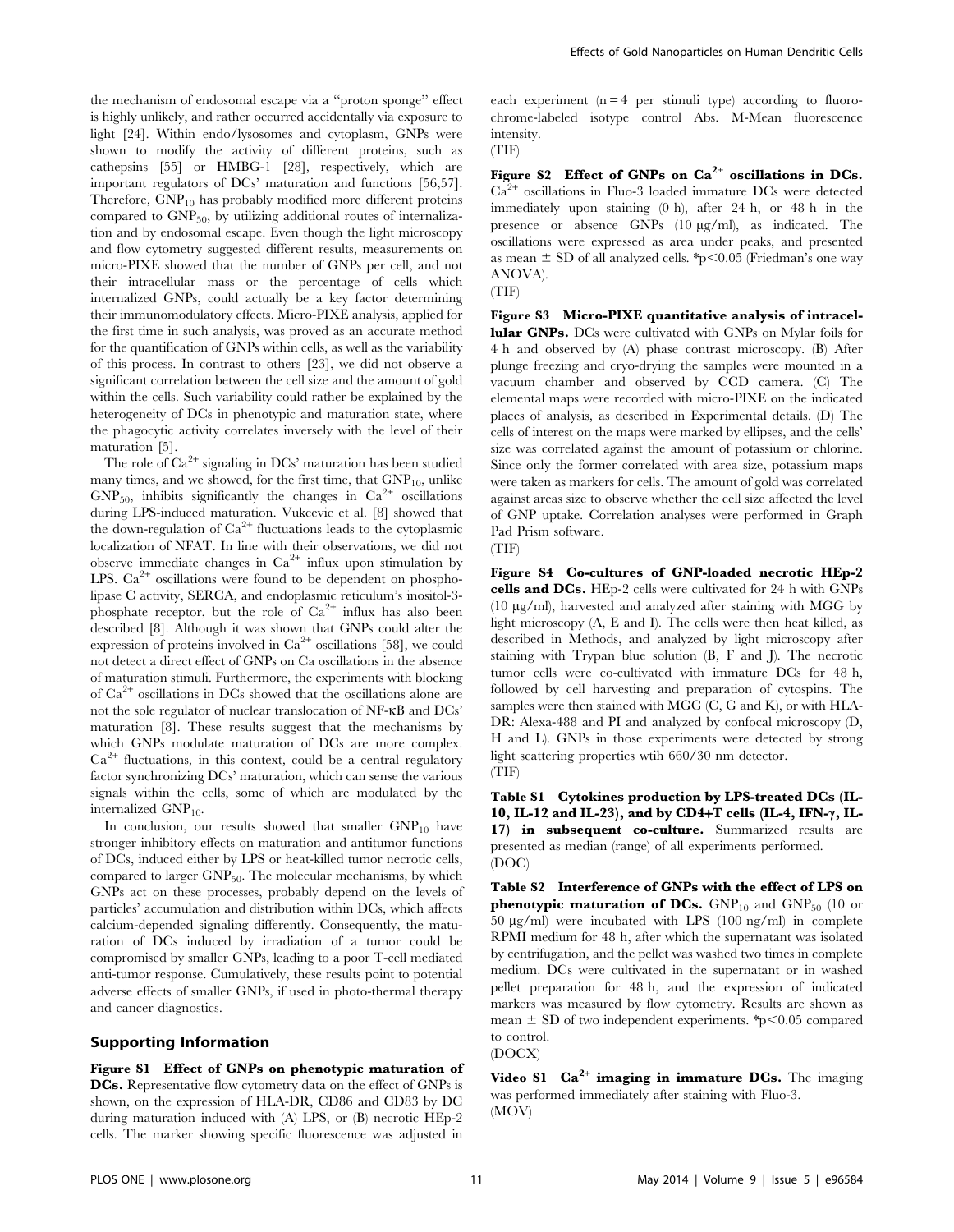Video S2  $\,$  Immediate effect of GNP $_{10}$  on Ca $^{2+}$  oscilla**tions.**  $Ca^{2+}$  imaging of Fluo-3 stained immature DCs was performed 10 minutes after addition of  $GNP<sub>10</sub>$  (10  $\mu$ g/ml). (MOV)

Video  ${\rm S3}$  -Immediate effect of  ${\rm GNP}_{50}$  on  ${\rm Ca}^{2+}$  oscillations.  $Ca^{2+}$  imaging of Fluo-3 stained immature DCs was performed 10 minutes after addition of  $GNP_{50}$  (10  $\mu$ g/ml). (MOV)

Video S $4\;\;\;{\rm Ca}^{2+}$  imaging in LPS-matured DCs after 24 h. Ca2<sup>+</sup> imaging of Fluo-3 stained DCs cultivated for 24 h in the presence of LPS in shown. (MOV)

Video S5  $\,$  Effect of GNP<sub>10</sub> on Ca<sup>2+</sup> oscillations after 24 h.  $Ca<sup>2+</sup>$  imaging of Fluo-3 stained DCs cultivated for 24 h in the presence of LPS and  $GNP_{10}$  (10  $\mu$ g/ml) is shown. (MOV)

Video  $86$   $\,$  Effect of GNP $_{50}$  on Ca $^{2+}$  oscillations after 24 h.  $Ca<sup>2+</sup>$  imaging of Fluo-3 stained DCs cultivated for 24 h in the presence of LPS and  $GNP_{50}$  (10  $\mu$ g/ml) is shown. (MOV)

#### References

- 1. Rahir G, Moser M (2012) Tumor microenvironment and lymphocyte infiltration. Cancer Immunol Immunother 61: 751–759.
- 2. Apetoh L, Ghiringhelli F, Tesniere A, Obeid M, Ortiz C, et al. (2007) Toll-like receptor 4-dependent contribution of the immune system to anticancer chemotherapy and radiotherapy. Nat Med 13: 1050–1059.
- 3. Pathak SK, Skold AE, Mohanram V, Persson C, Johansson U, et al. (2012) Activated apoptotic cells induce dendritic cell maturation via engagement of Toll-like receptor 4 (TLR4), dendritic cell-specific intercellular adhesion molecule 3 (ICAM-3)-grabbing nonintegrin (DC-SIGN), and beta2 integrins. J Biol Chem 287: 13731–13742.
- 4. Wathelet N, Moser M (2013) Role of dendritic cells in the regulation of antitumor immunity. Oncoimmunology 2: e23973.
- 5. Steinman RM, Hawiger D, Nussenzweig MC (2003) Tolerogenic dendritic cells. Annu Rev Immunol 21: 685–711.
- 6. Trinchieri G, Sher A (2007) Cooperation of Toll-like receptor signals in innate immune defence. Nature Reviews Immunology 7: 179–190.
- 7. Hunter CA (2005) New IL-12-family members: IL-23 and IL-27, cytokines with divergent functions. Nat Rev Immunol 5: 521–531.
- 8. Vukcevic M, Zorzato F, Spagnoli G, Treves S (2010) Frequent calcium oscillations lead to NFAT activation in human immature dendritic cells. J Biol Chem 285: 16003–16011.
- 9. Bamrungsap S, Zhao Z, Chen T, Wang L, Li C, et al. (2012) Nanotechnology in therapeutics: a focus on nanoparticles as a drug delivery system. Nanomedicine 7: 1253–1271.
- 10. Chiodo F, Marradi M, Park J, Ram AF, Penadés S, et al. (2014) Galactofuranose-coated gold nanoparticles elicit a pro-inflammatory response in human monocyte-derived dendritic cells and are recognized by DC-SIGN. ACS chemical biology 9: 383–389
- 11. Lin AY, Almeida JPM, Bear A, Liu N, Luo L, et al. (2013) Gold Nanoparticle Delivery of Modified CpG Stimulates Macrophages and Inhibits Tumor Growth for Enhanced Immunotherapy. PLoS One 8: e63550.
- 12. Heinemann D, Schomaker M, Kalies S, Schieck M, Carlson R, et al. (2013) Gold Nanoparticle Mediated Laser Transfection for Efficient siRNA Mediated Gene Knock Down. PLoS One 8: e58604.
- 13. Huang X, Jain PK, El-Sayed IH, El-Sayed MA (2007) Gold nanoparticles: interesting optical properties and recent applications in cancer diagnostics and therapy. Nanomedicine 2: 681–693.
- 14. Huang K, Ma H, Liu J, Huo S, Kumar A, et al. (2012) Size-dependent localization and penetration of ultrasmall gold nanoparticles in cancer cells, multicellular spheroids, and tumors in vivo. ACS Nano 6: 4483–4493.
- 15. Hainfeld JF, Smilowitz HM, O'Connor MJ, Dilmanian FA, Slatkin DN (2012) Gold nanoparticle imaging and radiotherapy of brain tumors in mice. Nanomedicine 20: 1–9.
- 16. Chuang Y-C, Li J-C, Chen S-H, Liu T-Y, Kuo C-H, et al. (2010) An optical biosensing platform for proteinase activity using gold nanoparticles. Biomaterials 31: 6087–6095.
- 17. Yuan H, Khoury CG, Wilson CM, Grant GA, Bennett AJ, et al. (2012) In vivo particle tracking and photothermal ablation using plasmon-resonant gold nanostars. Nanomedicine 8: 1355–1363.

Video S7 Perinuclear localization of GNP<sub>10</sub>. Animated 3D scan was obtained by confocal microscopy of DCs cultivated with  $GNP<sub>10</sub>$  (10 µg/ml) for 24 h and stained with HLA-DR:Alexa 488 and PI.

(MOV)

Video S8 Perinuclear localization of GNP<sub>50</sub>. Animated 3D scan obtained by confocal microscopy of DCs cultivated with  $GNP_{50}$  (10 µg/ml) for 24 h and stained with HLA-DR:Alexa 488 and PI. (MOV)

#### Acknowledgments

The authors are grateful to Lidija Zorko, Igor Orožim, Tanja Džopalić, Luka Jeromel and Primož Vavpetič, for helpful assistance during experiments.

### Author Contributions

Conceived and designed the experiments: ST RR PP IA MSR BF MČ. Performed the experiments: ST JÐ SV NO PP PM SJ JR. Analyzed the data: ST SV NO RR DV JR MČ. Contributed reagents/materials/ analysis tools: RR PP IA SJ MSR BF MČ. Wrote the paper: ST JD DV MČ.

- 18. Joh DY, Sun L, Stangl M, Al Zaki A, Murty S, et al. (2013) Selective Targeting of Brain Tumors with Gold Nanoparticle-Induced Radiosensitization. PLoS One 8: e62425.
- 19. Dykman L, Khlebtsov N (2012) Gold nanoparticles in biomedical applications: recent advances and perspectives. Chem Soc Rev 41: 2256–2282.
- 20. Alkilany AM, Murphy CJ (2010) Toxicity and cellular uptake of gold nanoparticles: what we have learned so far? J Nanopart Res 12: 2313–2333.
- 21. Liu X, Huang N, Li H, Jin Q, Ji J (2013) Surface and size effects on cell interaction of gold nanoparticles with both phagocytic and nonphagocytic cells. Langmuir 29: 9138–9148.
- 22. Mayor S and Pagano RE (2007) Pathways of clathrin-independent endocytosis. Nat Rev Mol Cell Biol 8: 603–612.
- 23. Wang L, Liu Y, Li W, Jiang X, Ji Y, et al. (2010) Selective Targeting of Gold Nanorods at the Mitochondria of Cancer Cells: Implications for Cancer Therapy. Nano Letters 11: 772–780.
- 24. Krpetic Z, Nativo P, See V, Prior IA, Brust M, et al. (2010) Inflicting controlled nonthermal damage to subcellular structures by laser-activated gold nanoparticles. Nano Lett 10: 4549–4554.
- 25. García CP, Sumbayev V, Gilliland D, Yasinska IM, Gibbs BF, et al. (2013) Microscopic Analysis of the Interaction of Gold Nanoparticles with Cells of the Innate Immune System. Scientific Reports.
- 26. Yen HJ, Hsu SH, Tsai CL (2009) Cytotoxicity and immunological response of old and silver nanoparticles of different sizes. Small 5: 1553-1561.
- 27. Villiers C, Freitas H, Couderc R, Villiers MB, Marche P (2010) Analysis of the toxicity of gold nano particles on the immune system: effect on dendritic cell functions. J Nanopart Res 12: 55–60.
- 28. Tsai CY, Lu SL, Hu CW, Yeh CS, Lee GB, et al. (2012) Size-dependent attenuation of TLR9 signaling by gold nanoparticles in macrophages. J Immunol 188: 68–76.
- 29. Moyano DF, Goldsmith M, Solfiell DJ, Landesman-Milo D, Miranda OR, et al. (2012) Nanoparticle hydrophobicity dictates immune response. J Am Chem Soc 134: 3965–3967.
- 30. Rudolf R, Friedrich B, Stopic S, Anzel I, Tomic S, et al. (2012) Cytotoxicity of gold nanoparticles prepared by ultrasonic spray pyrolysis. J Biomater Appl 26: 595–612.
- 31. Dokic J, Rudolf R, Tomic S, Stopic S, Friedrich B, et al. (2012) Immunomodulatory properties of nanoparticles obtained by ultrasonic spray pirolysis from gold scrap. J Biomed Nanotechnol 8: 528–538.
- 32. Antic Stankovic J, Vucevic D, Majstorovic I, Vasilijic S, Colic M (2004) The role of rat Crry, a complement regulatory protein, in proliferation of thymocytes. Life Sci 75: 3053–3062.
- 33. Dokic J, Tomic S, Markovic M, Milosavljevic P, Colic M (2013) Mesenchymal stem cells from periapical lesions modulate differentiation and functional properties of monocyte-derived dendritic cells. Eur J Immunol 43: 1862–1872.
- 34. Kandil H, Bachy V, Williams D, Helmi R, Gotch F, et al. (2005) Regulation of dendritic cell interleukin-2 secretion by tumour cell necrosis. Clinical & Experimental Immunology 140: 54–64.
- 35. Huang X, Jain PK, El-Sayed IH, El-Sayed MA (2006) Determination of the minimum temperature required for selective photothermal destruction of cancer cells with the use of immunotargeted gold nanoparticles. Photochem Photobiol 82: 412–417.